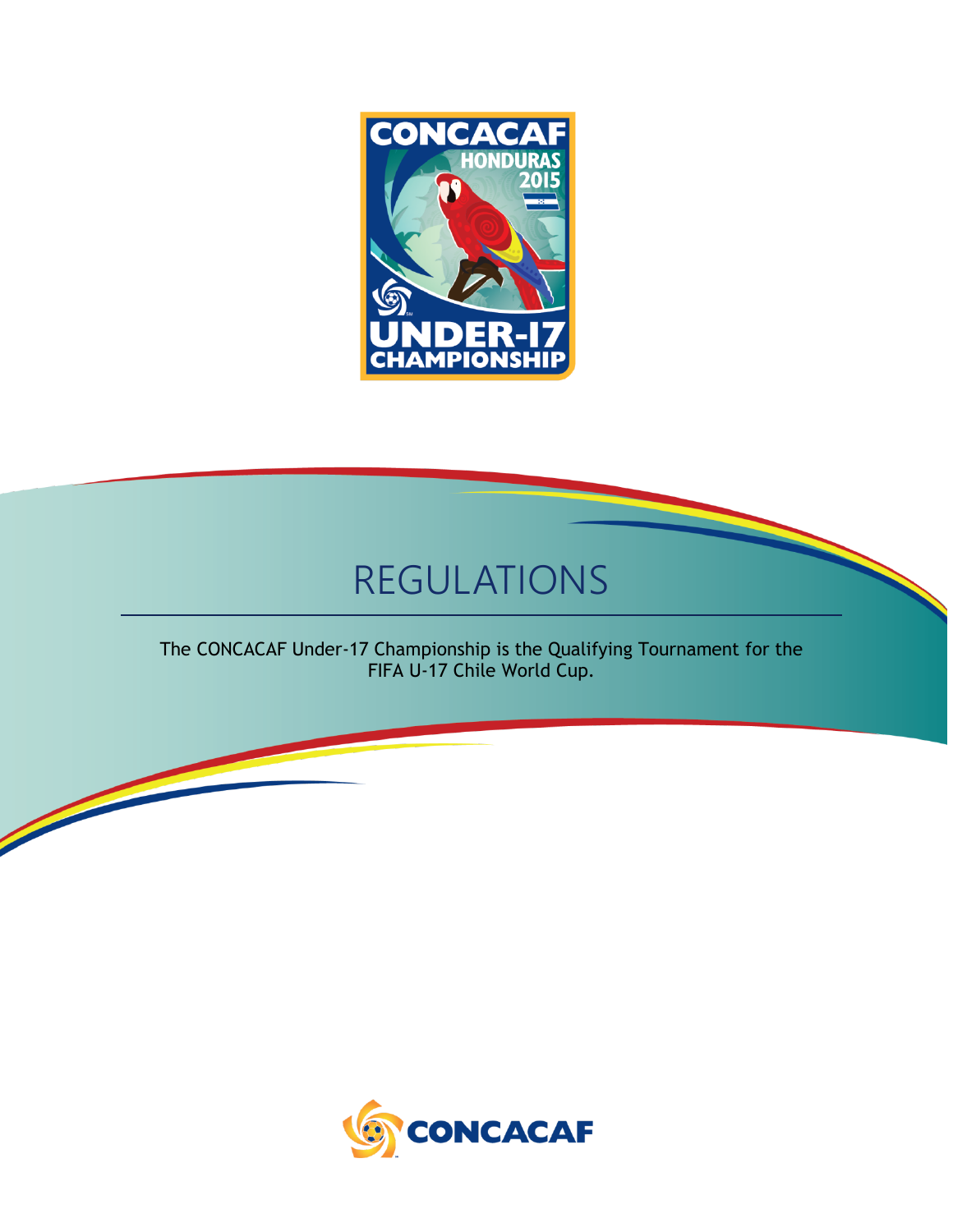

# **TABLE OF CONTENTS**

| <b>PREAMBLE</b> |                                                   | 3              |
|-----------------|---------------------------------------------------|----------------|
| $\mathsf{L}$    | TITLE - CONCACAF UNDER-17 CHAMPIONSHIP            | $\mathbf{3}$   |
| II.             | <b>ENTRIES</b>                                    | $\overline{3}$ |
| III.            | ORGANIZATION OF THE COMPETITION                   | $\overline{4}$ |
| IV.             | WITHDRAWALS                                       | 6              |
| V.              | <b>CONCACAF ORGANIZING COMMITTEE</b>              | 6              |
| VI.             | <b>DISCIPLINARY COMMITTEE</b>                     | $\overline{7}$ |
| VII.            | <b>APPEALS COMMITTEE</b>                          | 10             |
|                 | VIII. PROTESTS                                    | 10             |
| IX.             | MATCHES PLAYED ACCORDING TO THE LAWS OF THE GAME  | 12             |
| Χ.              | DURATION, PENALTY KICKS                           | 12             |
| XI.             | FIELD OF PLAY, STADIA, BALLS                      | 13             |
| XII.            | UNPLAYED AND ABANDONED MATCHES                    | 13             |
| XIII.           | RESPONSIBILITIES OF EACH ENTITY INVOLVED          | 14             |
| XIV.            | <b>ELIGIBILITY OF PLAYERS</b>                     | 18             |
| XV.             | DOPING CONTROL                                    | 20             |
|                 | XVI. REGULATIONS GOVERNING SPORT EQUIPMENT        | 21             |
| XVII.           | REFEREES, ASSISTANT REFEREES AND FOURTH OFFICIALS | 21             |
|                 | XVIII. TECHNICAL RULES                            | 22             |
| XIX.            | MEDIA, ADVERTISING AND MERCHANDISING              | 24             |
| XX.             | <b>FINANCIAL REGULATIONS</b>                      | 25             |
|                 | XXI. PROTOCOL                                     | 25             |
|                 | XXII. COPYRIGHT                                   | 26             |
|                 | XXIII. MATTERS NOT PROVIDED FOR                   | 26             |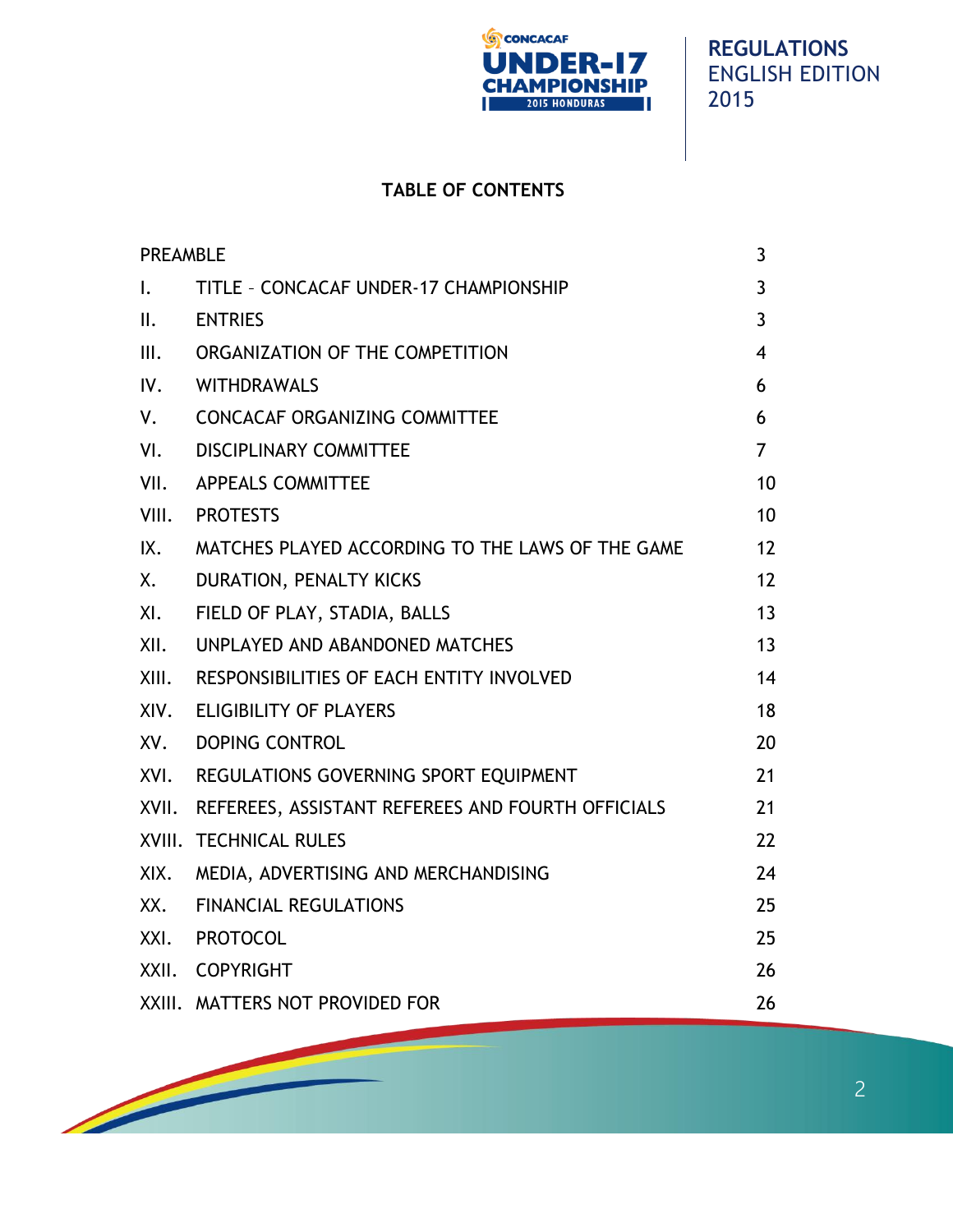

## **PREAMBLE**

- A. The CONCACAF Under-17 Championship is an official event of the Confederation of North, Central America and Caribbean Association Football (CONCACAF) that serves as a qualifying event for the FIFA U-17 World Cup.
- B. It is played as a Preliminary Phase and a CONCACAF Championship Phase.
- C. Any rights that these regulations do not cede to a national association participating in the CONCACAF Championship Phase shall belong to CONCACAF.

## **I. TITLE – CONCACAF UNDER-17 CHAMPIONSHIP**

- A. The CONCACAF Under-17 Championship shall take place every two years. The national associations affiliated to CONCACAF are invited to participate with their national Men's Under-17 team.
- B. CONCACAF will present the CONCACAF Champion with the CONCACAF Under-17 Championship Trophy.
- C. The CONCACAF Champions shall receive 40 gold medals, the runner-up 40 silver medals and the third place team 40 bronze medals.
- D. A Certificate of Participation will be provided to all players participating in the CONCACAF Championship Phase.

#### **II. ENTRIES**

A. The National Men's Under-17 team of all national associations affiliated to CONCACAF have the right to participate.

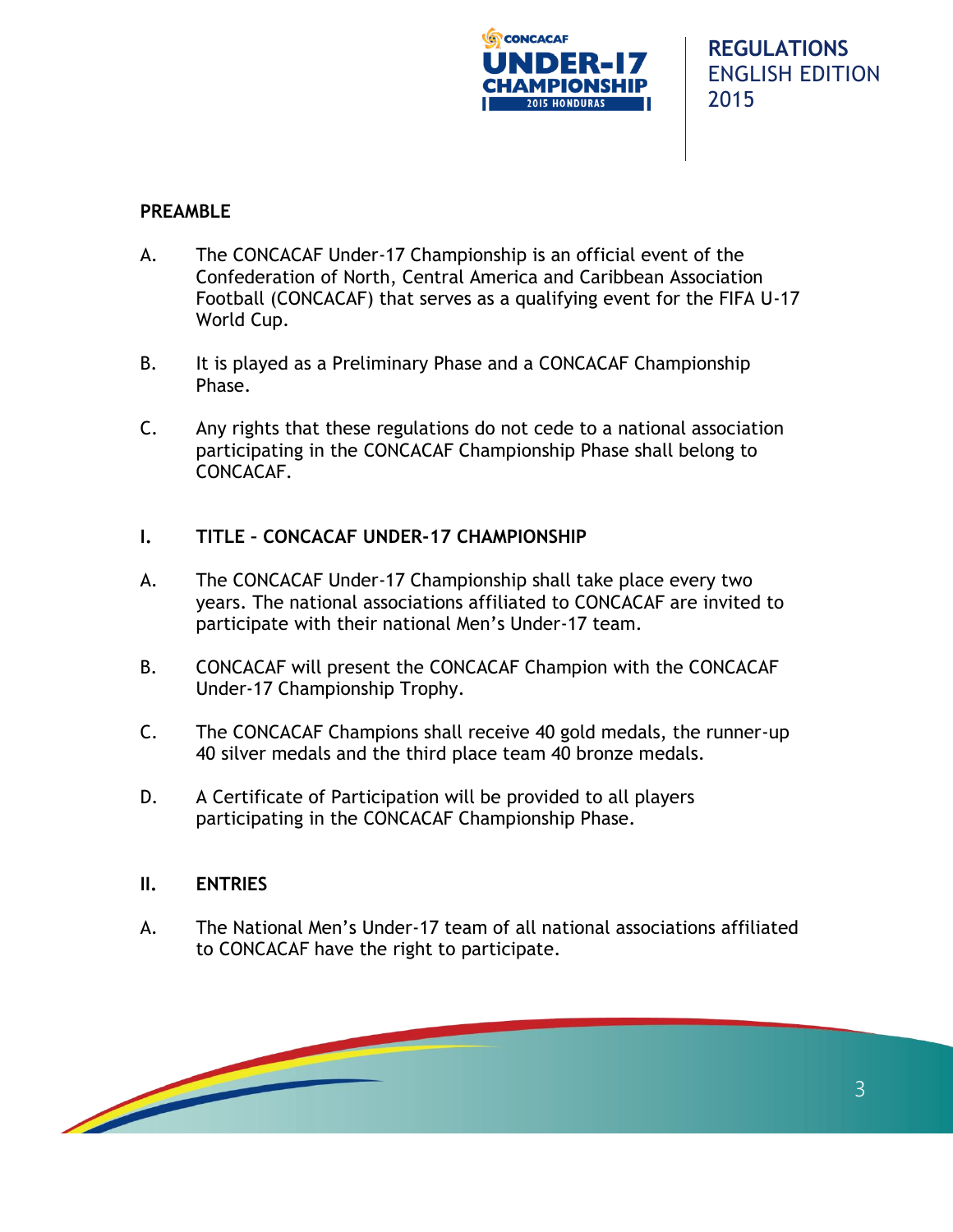

- B. The competition will serve to qualify the national associations affiliated to CONCACAF for places in the FIFA U-17 World Cup and shall start, except if circumstances do not permit, in the year proceeding the year of the FIFA tournament, and shall be completed in the year of the FIFA Tournament.
- C. Notwithstanding the aforementioned, only national associations affiliated to CONCACAF that are eligible to compete in the FIFA U-17 World Cup shall be permitted to advance from this competition.

#### **III. ORGANIZATION OF THE COMPETITION**

- A. The competition shall be played in two phases:
	- 1. The Preliminary Phase
	- 2. The CONCACAF Championship Phase
- B. The Preliminary Phase
- C. The Preliminary Phase of the competition shall be played separately within UNCAF and the CFU, thus providing the agreed representation in the CONCACAF Championship Phase for members from such zones. All three (3) Northern zone teams qualify automatically to the Championship Phase. The CONCACAF Championship Phase
	- 1. The CONCACAF Championship Phase of the competition shall be played among no more than twelve (12) teams, each zone of CONCACAF being represented as determined by the CONCACAF Executive Committee.
	- 2. The matches of the CONCACAF Championship Phase of the competition shall be played in a site or sites as determined by the CONCACAF Executive Committee.
	- 3. The CONCACAF Championship Phase shall be governed by these Regulations.

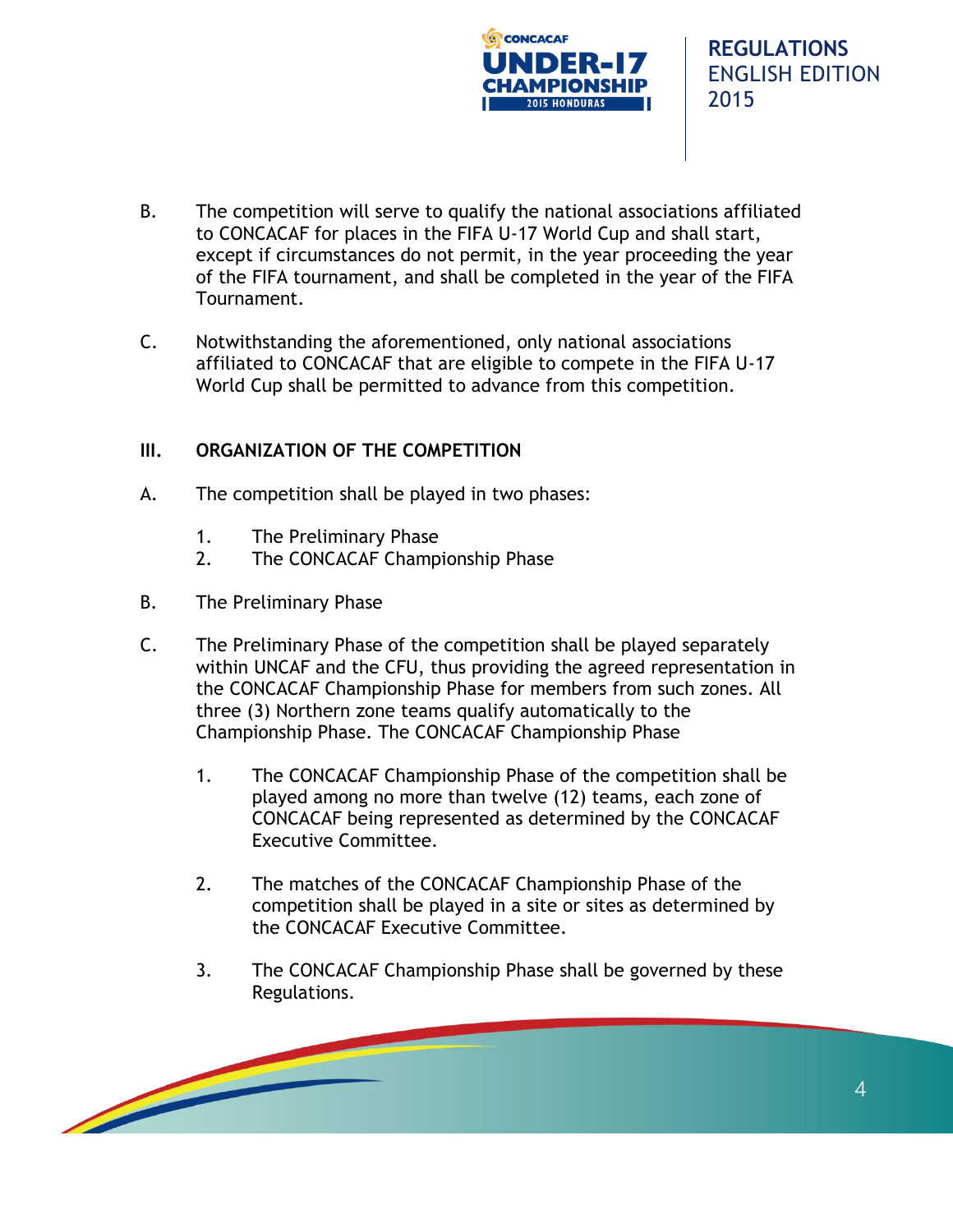

- D. National associations participating in the CONCACAF Under-17 Championship shall:
	- 1. Fully respect and comply with:
		- $\triangleright$  The Laws of the Game:
		- $\triangleright$  the CONCACAF Statutes;
		- $\triangleright$  all CONCACAF Under-17 Championship rules, regulations, directives and decisions (including these regulations);
		- $\triangleright$  all other CONCACAF rules, regulations, directives and decisions;
		- $\triangleright$  all decisions and directives of the CONCACAF Executive Committee;
		- $\triangleright$  the FIFA Disciplinary Code and, upon its enforcement, with the CONCACAF Disciplinary Code;
		- $\triangleright$  all FIFA Anti-Doping Regulations;
		- the CONCACAF Code of Ethics and the CONCACAF Code of Conduct;
		- $\triangleright$  all CONCACAF protocols during matches and fully cooperate in their enforcement;
		- $\triangleright$  all CONCACAF anti-match manipulation and anti-racism stipulations;
		- $\triangleright$  all CONCACAF marketing and media requirements.
	- 2. Take all necessary actions for its players, officials and staff to be bound by and comply with all the aforementioned rules, regulations, directives, decisions and protocols, including but not limited to, all disciplinary and appeals rules and procedures, all anti-doping requirements, all anti-match manipulation and antiracism stipulations and all marketing and media requirements.
	- 3. Expressly recognize and bind itself to CONCACAF's protocol for racist incidents during matches and agree to fully cooperate in its enforcement.
	- 4. Refrain from any illegal, immoral or unethical behavior that damages, or could damage, the integrity and reputation of football and must cooperate fully with CONCACAF at all times in its efforts to prevent, investigate and sanction such behavior.

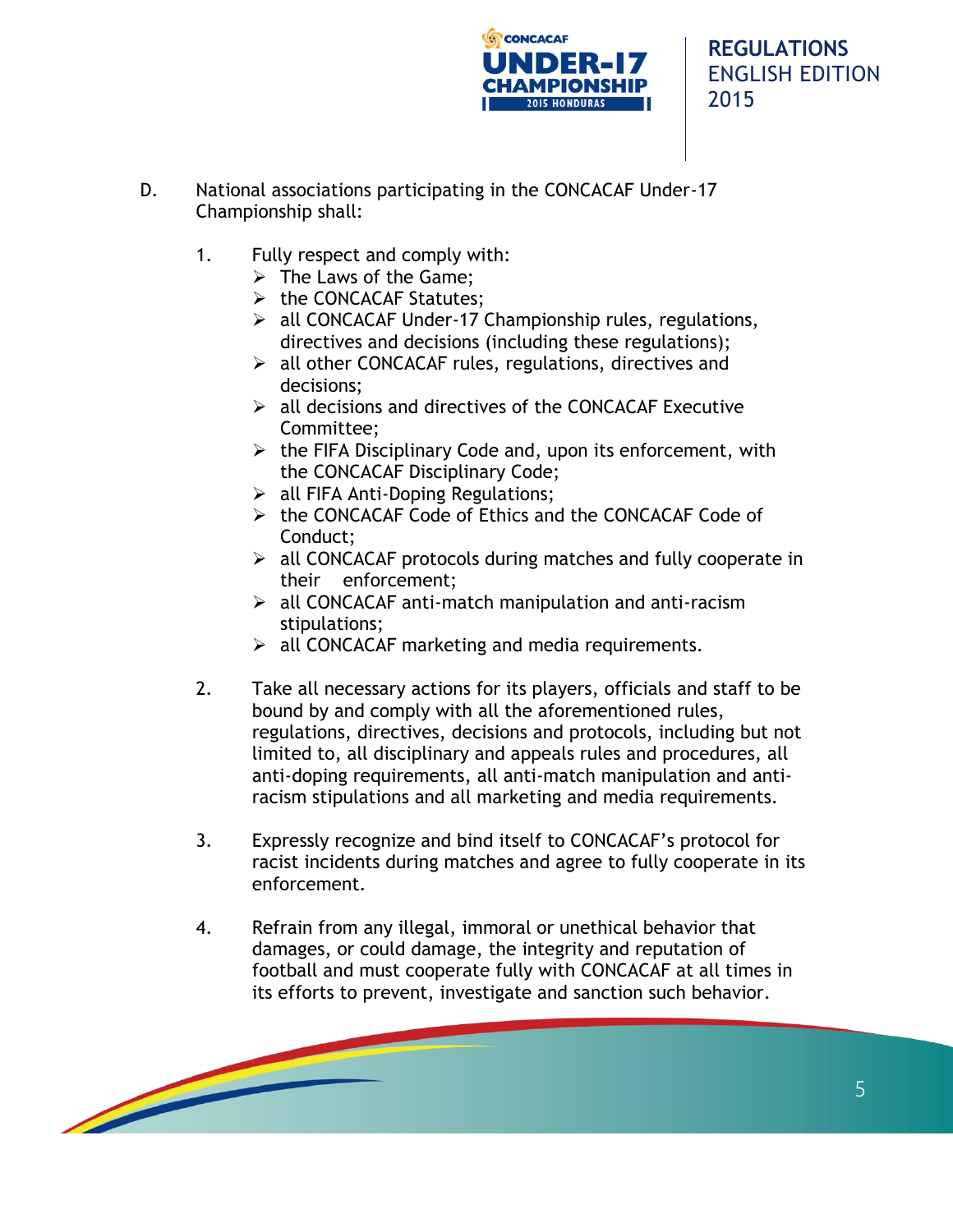

## **IV. WITHDRAWALS**

- A. Teams having entered the competition are obligated to play all their matches until they are eliminated. After entering the tournament, a Team that fails to participate, shall be penalized as follows, except in unforeseen circumstances and cases of force majeure as determined by the CONCACAF Executive Committee.
- B. If a withdrawal takes place:
	- 1. After the Preliminary Phase but before the start of the CONCACAF Championship Phase of the Tournament: a fine of \$15,000 USD.
	- 2. Anytime during the CONCACAF Championship Phase of the Tournament: a fine of \$20,000 USD.
	- 3. Depending on circumstances and the decision of the CONCACAF Executive Committee, a team which withdraws at any stage of the competition may be ordered to reimburse the particular Local Organizing Committee, the opposing team and CONCACAF for any expenses they have already incurred as a result of its proposed involvement or non-involvement in the competition and also pay compensation for any damages or losses arising from its withdrawal.
	- 4. Penalties specified herein will not be applied in cases of force majeure, as verified by the CONCACAF Executive Committee.
	- 5. The national association of any penalized team shall be responsible for ensuring that the specified sanctions are complied with.

#### V. **CONCACAF ORGANIZING COMMITTEE**

A. The Organizing Committee for the CONCACAF Under-17 Championship, appointed by the CONCACAF Executive Committee, is responsible for the organization of the competition.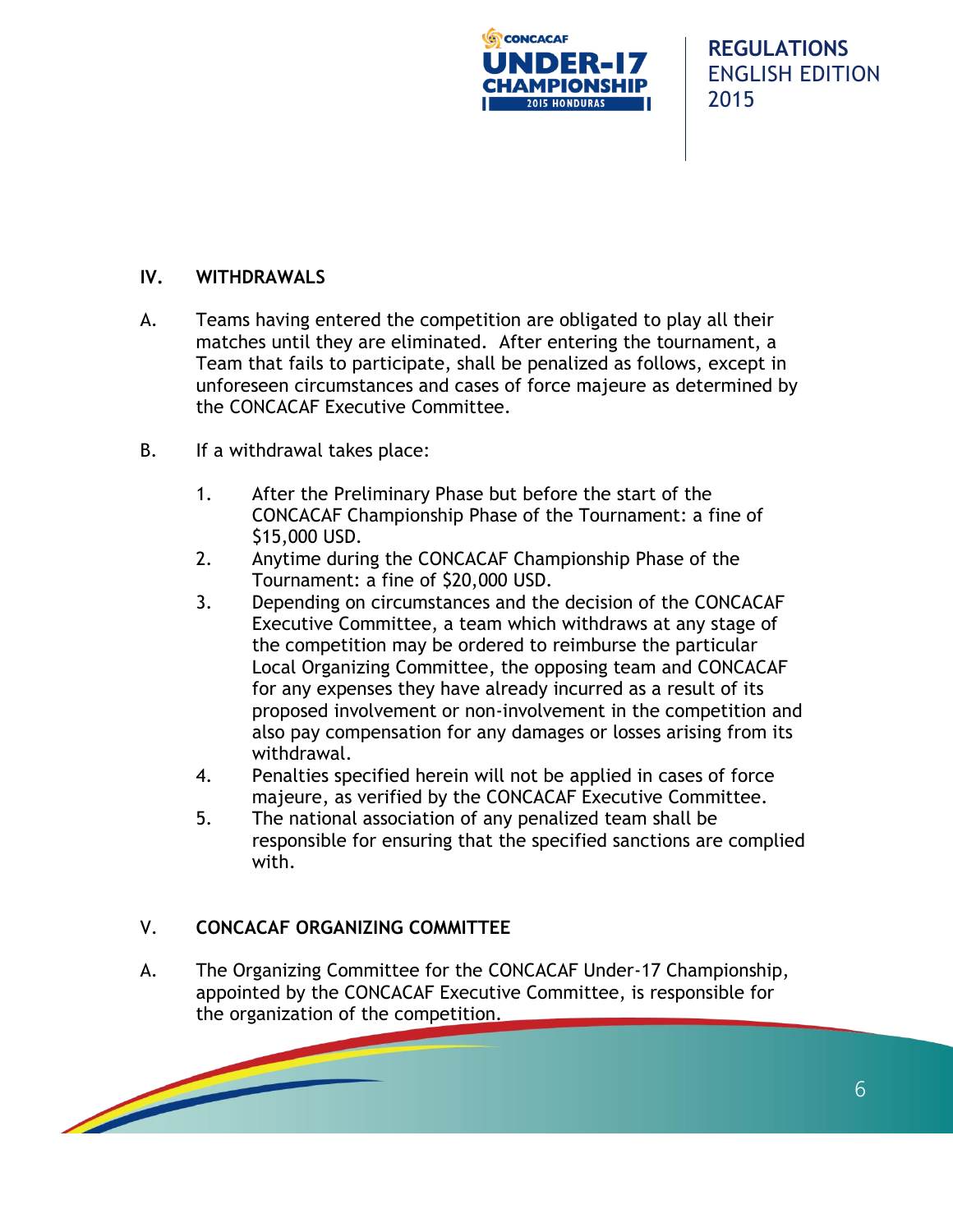

- B. The Organizing Committee shall, amongst other matters, be responsible for:
	- 1. Supervising general preparations, deciding on the match system, the draws and forming the groups.
	- 2. Fixing dates, venues and stadia for the matches.
	- 3. Determining kick-off times.
	- 4. Appointing match commissioners, technical study group and, security officers.
	- 5. Deciding which laboratories will carry out the doping analyses
	- 6. Informing the CONCACAF Disciplinary Committee of any breaches of the applicable doping regulations.
	- 7. Deciding which matches will be subject to doping tests
	- 8. Choosing the official football and the stipulated technical material
- C. The Organizing Committee's decisions shall be final.

## **VI. DISCIPLINARY COMMITTEE**

- A. The CONCACAF Disciplinary Committee is responsible for enforcing these Regulations. The CONCACAF Disciplinary Committee may suppletorily apply the FIFA Disciplinary Code until the entree into force of the CONCACAF Disciplinary Code (when it will apply subsidiarily). In particular, the CONCACAF Disciplinary Committee may apply the sanctions described in these regulations, the CONCACAF Statutes and all other CONCACAF rules and regulations as well as the FIFA Disciplinary Code (and, upon its enforcement, in the CONCACAF Disciplinary Code).
- B. In cases of infringement of these and all applicable regulations or unsporting behavior on the part of the participating Teams, their players, officials and/or staff, or in any kind of incident, the CONCACAF Disciplinary Committee shall be empowered to:
	- 2. Admonish, sanction, fine, suspend and/or disqualify teams, their players, officials and/or staff. Take action against any person(s) or national association(s) which may violate the Competition Regulations, the Laws of the Game or the rules of Fair Play.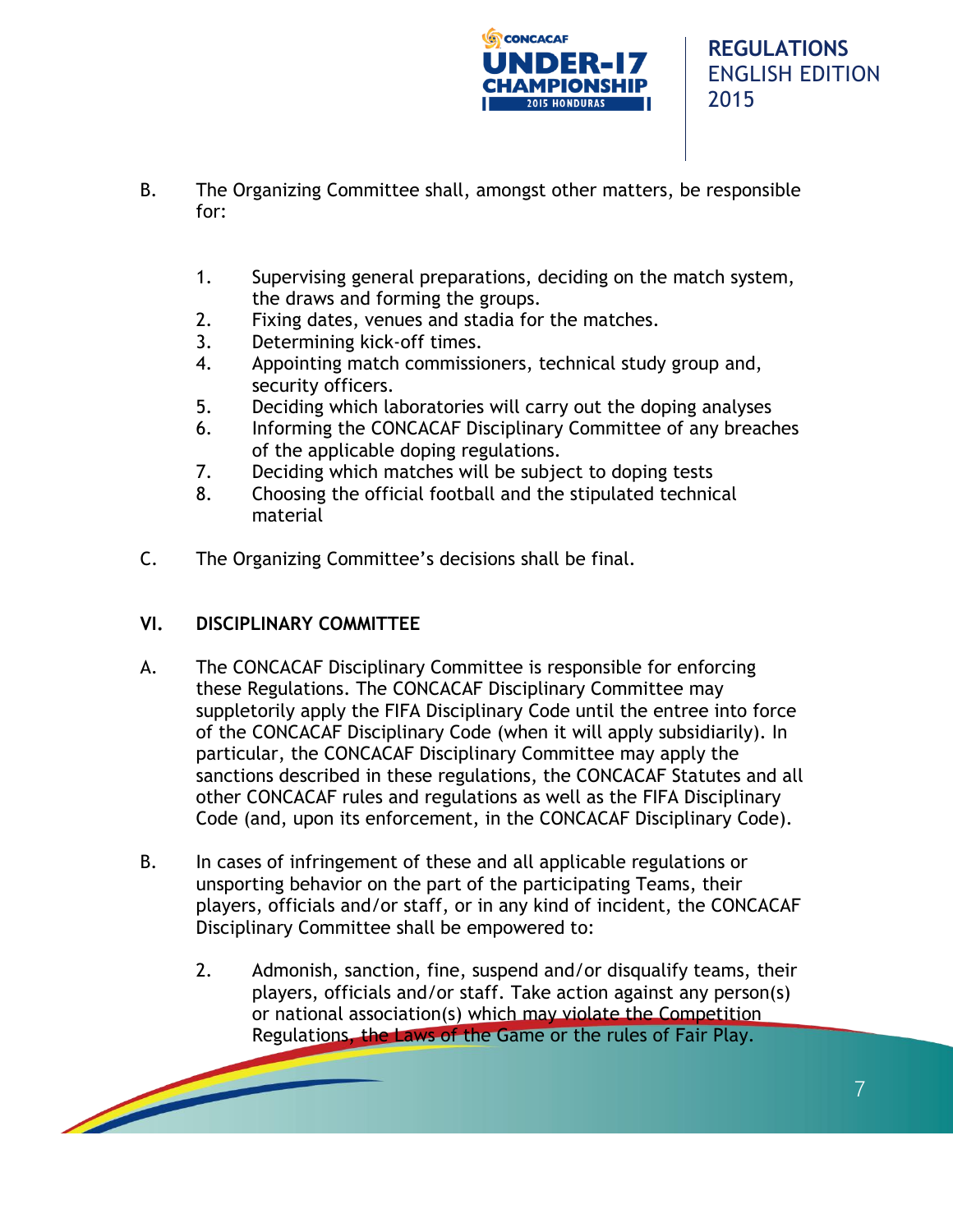

- 3. Prohibit violators from participating in a specific number of the CONCACAF-organized tournaments in which they might otherwise have participated.
- C. The CONCACAF Disciplinary Committee may refer to the CONCACAF Executive Committee any matter relating to an infringement of these Regulations as it sees fit whether for further sanction or any other reason.
- D. CONCACAF Disciplinary Committee decisions may be based upon written record or by conducting a hearing.
	- 1. When making a decision, the CONCACAF Disciplinary Committee may refer to the reports made by the referee, assistant referees, fourth official, match commissioners, referee inspector, general coordinator, technical delegate, security officer, diversity officer and any other CONCACAF staff or officials present. Such reports may be used as evidence but only in so far as the disciplinary aspects of the case being dealt with are concerned and shall not affect a referee's decision regarding facts connected with play.
	- 2. At its discretion, the CONCACAF Disciplinary Committee may convene a personal hearing and will decide any procedures to be followed. Decisions of such hearings shall only be valid if at least three members of the CONCACAF Disciplinary Committee are present.
- E. The following decisions of the Disciplinary Committee shall not be subject to appeal:
	- 1. Cautions and censures imposed on players and officials and any other persons or national associations.
	- 2. Suspensions of up to two matches, or of up to two months, imposed on players and officials or any other persons.
	- 3. Fines imposed on players and officials or any other persons (not exceeding \$3,500) or on national associations (not exceeding \$10,000).
- F. The appropriate national association under the provisions of its own regulations shall punish any other offenses that may be committed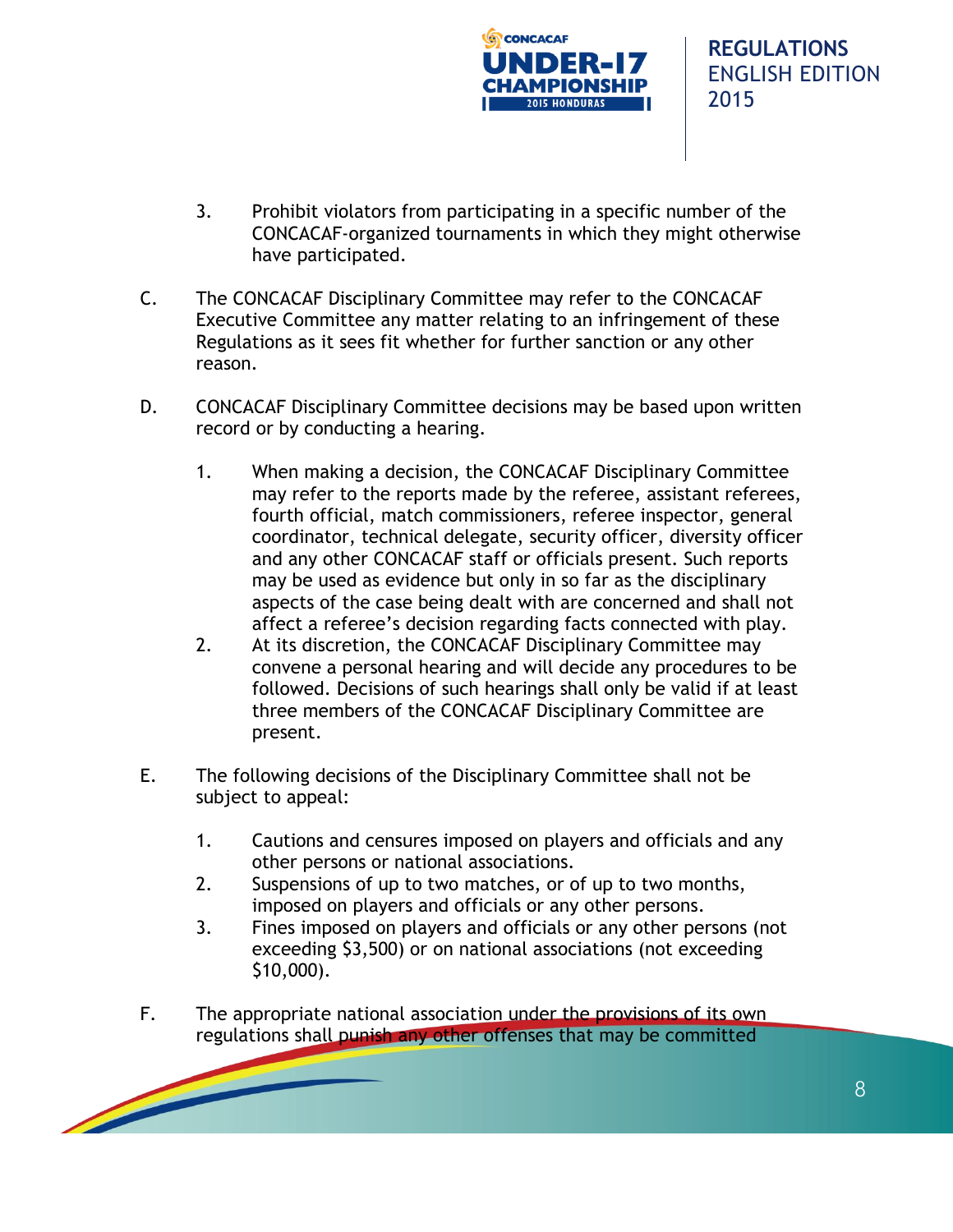

during the course of the CONCACAF Under-17 Championship by its officials or any other personnel used for the competition. For this purpose, the CONCACAF Disciplinary Committee shall refer the referee's report of the match in question to the appropriate national association. The national association will, in turn, report back to the CONCACAF Disciplinary Committee on the resolution of the matter and any disciplinary action taken.

- G. Except in cases of force majeure as recognized by CONCACAF, if a team does not report for a match, or if it refuses to commence or continue to play, or leaves the stadium before the end of the match, the team shall be considered to have lost the match with a score of 3-0 or more. If in the case of an abandoned match during the group stage, the winning team will be awarded a 3-0 score, or higher depending on the result of the match.
- H. If a game is suspended due to withdrawal, the team(s) refusing to complete the match shall be ineligible to participate in the next two editions of the CONCACAF Under-17 Championships.
- I. Any other infringement of these regulations, whether by players or officials that are punishable by economic sanctions shall be reported to the CONCACAF General Secretariat for consideration by the CONCACAF Executive Committee.
- J. All economic sanctions assessed must be paid by the appropriate national association no later than sixty (60) days after notification. Unless otherwise specified, the total amount of all fines will accrue to CONCACAF.
- K. Cautions and Suspensions
	- 1. Red Cards not served in the preliminary stage are carried over to the championship phase and are to be served.
	- 2. Single yellow cards during the preliminary stage are not carried over to the championship phase.
	- 3. Single cautions received during the group stage of the championship stage shall not be carried over to the knock out stage of the competition.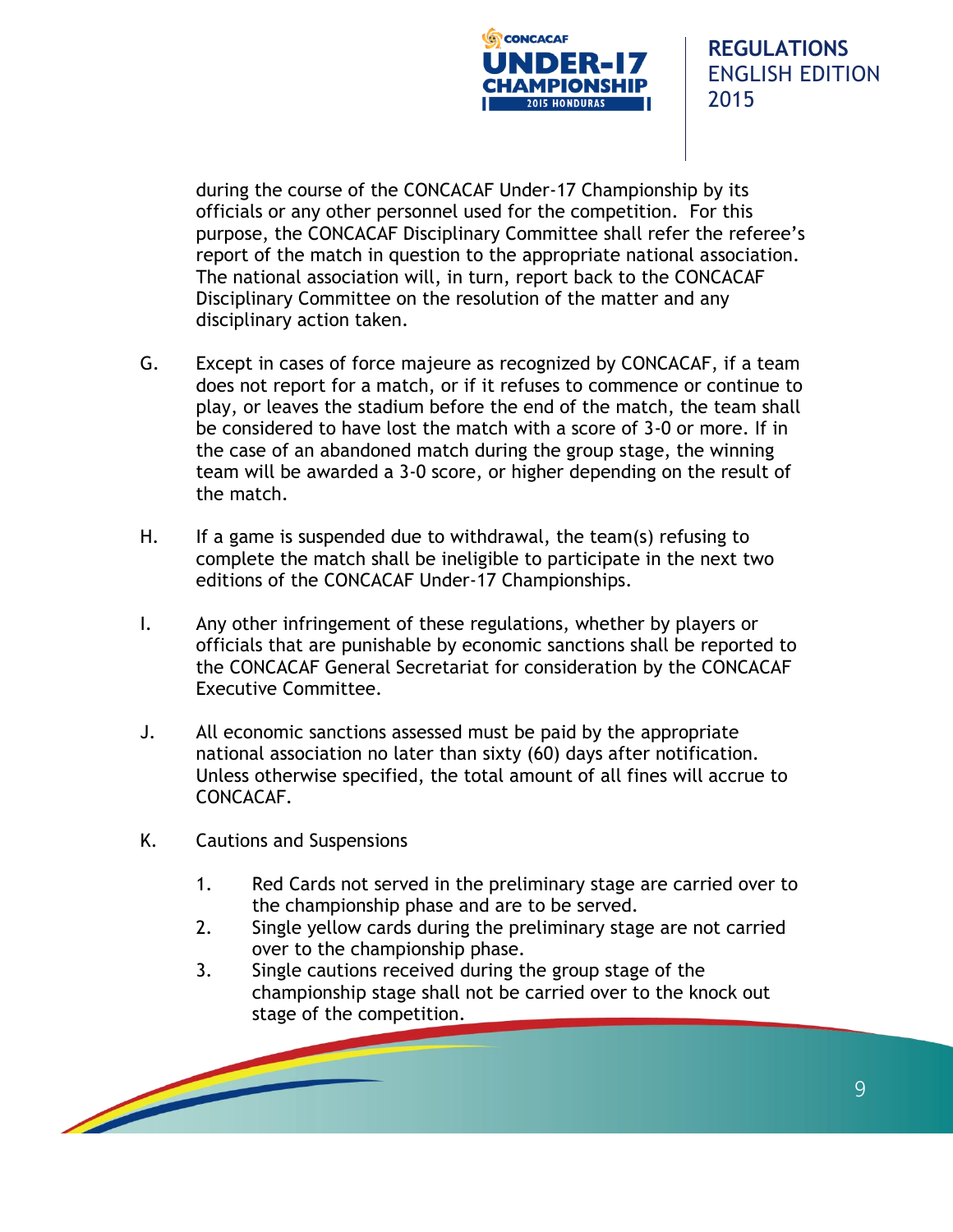

- 4. Two (2) cautions received in different games during the group stage of the championship stage shall result in automatic suspension from the next game in the competition.
- 5. Red card (direct or indirect) suspensions shall be served regardless of the stage of the competition.
- 6. Unserved suspensions outstanding at the end of a team's participation in this/the competition will be carries over to the next official match of the player's national team per the FIFA Disciplinary Code and, upon its entry into force, the CONCACAF Disciplinary Committee.

## **VII. APPEALS COMMITTEE**

- A. The CONCACAF Appeals Committee shall hear appeals eligible to be lodged against decisions taken by the CONCACAF Disciplinary Committee.
- B. The CONCACAF Appeals Committee may suppletorily apply the FIFA Disciplinary Code until the entree into force of the CONCACAF Disciplinary Code (when it will apply subsidiarily). In particular, the CONCACAF Appeals Committee may conduct any appeals procedures in accordance with the FIFA Disciplinary Code.
- C. The CONCACAF Appeals Committee shall reach its decisions on the basis of the documents and other means of evidence contained in the Disciplinary Committee's file. The CONCACAF Appeals Committee may additionally, at its sole discretion, also consider additional evidence, including television and video recordings, which it considers relevant.
- D. Decisions pronounced by the Appeals Committee are final and binding.

#### **VIII. PROTESTS**

A. Protests subject to the following provisions are objections of any kind connected with matches organized in the CONCACAF Championship Phase of the CONCACAF Under-17 Championship.

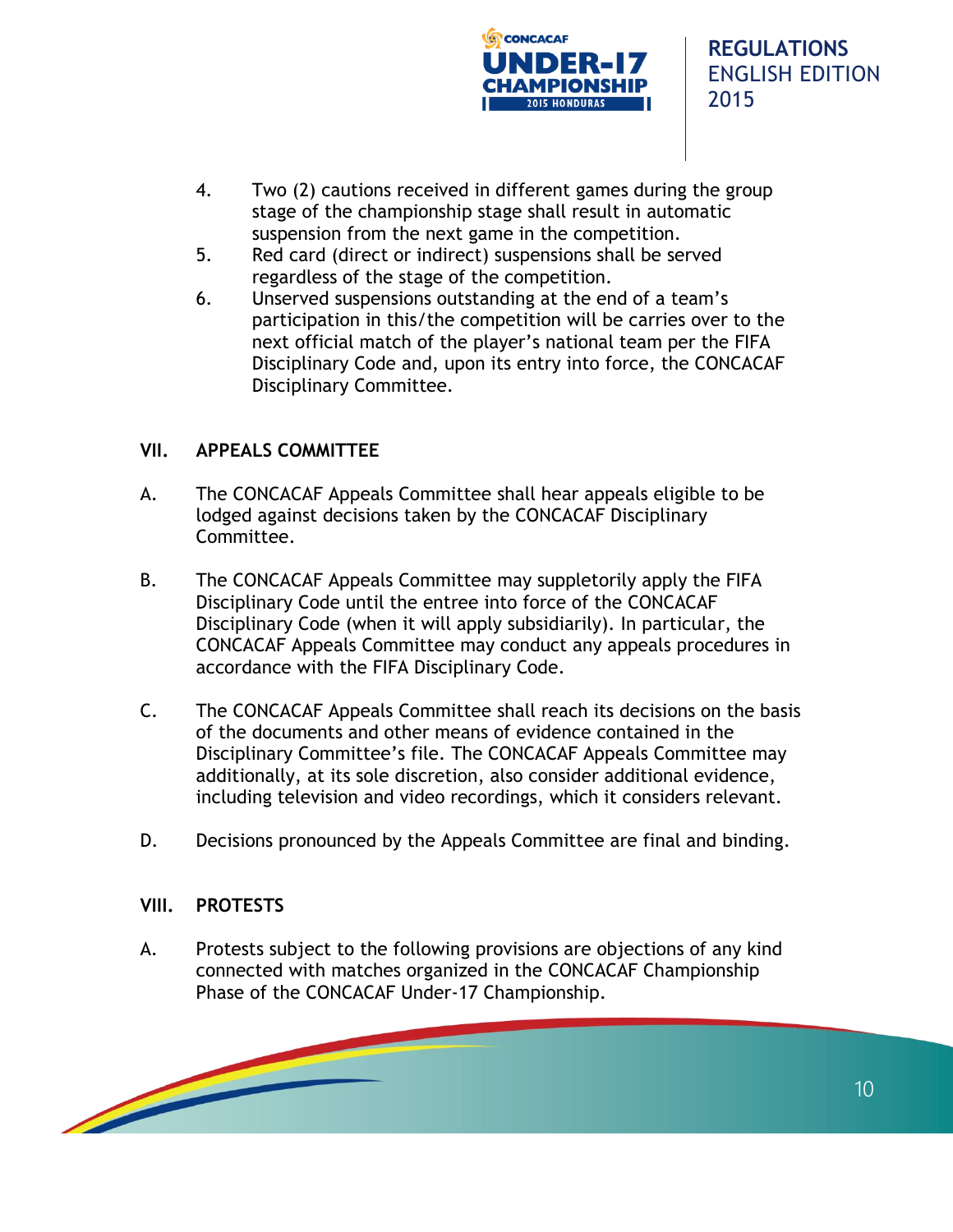

- B. Protests shall be submitted, except if the following provisions stipulate a different procedure, in writing to the match commissioner or CONCACAF representative at the match not later than two hours after the game and followed up immediately with a written report, including the original protest, to be sent to the CONCACAF General Secretariat by fax within 24 hours of the match in question.
- C. Protests for reasons outlined in paragraphs D, E, and F, must be accompanied by a fee of \$200 USD, payable to CONCACAF.
- D. Protests against the eligibility of players taking part in any matches in the CONCACAF Championship Phase shall be submitted in writing to the referee or the match commissioner not later than two hours after the match in question and confirmed by fax or registered letter to be sent to the CONCACAF General Secretariat within 24 hours of the match in question.
- E. Protests against any incidents that occur during a match shall be directed to the referee by the team captain immediately after the disputed incident and before play has been resumed. The protest shall be confirmed in writing to the match commissioner or CONCACAF representative at the match by the head of the team delegation not later than two hours after the match in question.
- F. Protests as to the state of the pitch, markings, the accessory equipment (goals, etc.) or the ball, shall be made in writing to the referee before the start of the match. If the turf becomes unplayable during the match, the team captain concerned shall immediately inform the referee in the presence of the captain of the opposing team.
- G. No protests may be made against the referee's decisions on points of fact connected with play, such decisions being final.
- H. National associations may not bring disputes with CONCACAF before a Court of Justice and they shall undertake to submit any such disputes without reservation to the jurisdiction of the competent authority of CONCACAF and FIFA.
- I. The expenses, which arise from a protest, shall be charged by CONCACAF, either wholly or in part, to the losing party.

11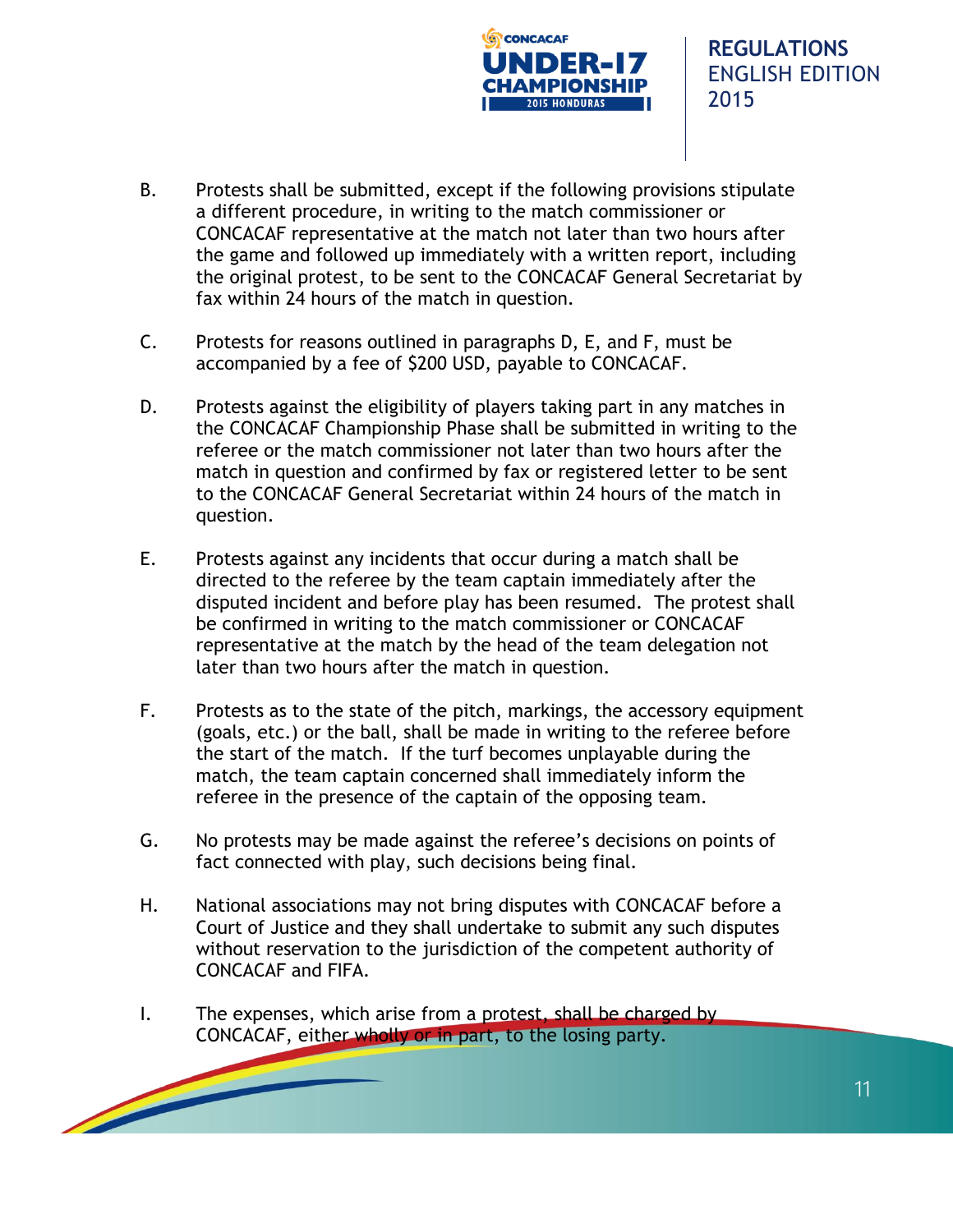

- J. If an unfounded or irresponsible protest is lodged, the Organizing Committee responsible may impose a fine.
- K. Once the winning teams of the CONCACAF Under-17 Championship have been proclaimed, any protest or complaint about the sports procedure followed during the competition shall be disregarded.

## **IX. MATCHES PLAYED ACCORDING TO THE LAWS OF THE GAME**

- A. All matches will be played under the Laws of the Game as approved by the International Football Association Board and published by FIFA.
- B. In the case of any discrepancy in the interpretation of the Laws of the Game, the English text shall be authoritative.
- C. A maximum of twelve (12) persons shall be allowed on the team bench, five (5) team officials and seven (7) substitutes. The names of these persons and their functions must be indicated on the form provided by the "fourth official" prior to the match.

## **X. DURATION, PENALTY KICKS**

- A. Each match shall last 90 minutes, comprising two periods of 45 minutes each with an interval of 15 minutes in between.
- B. If during the CONCACAF Championship Phase a match ends in a draw at the end of normal playing time, no extra time shall be played and the winner shall be determined by penalty kicks in accordance with the procedure laid down by the International Football Association Board and published by FIFA.
- C. Clocks in the stadium showing the amount of time played may run during the match, provided that they are stopped at the end of normal playing time in each half, i.e., after 45 (forty-five) and 90 (ninety) minutes respectively.

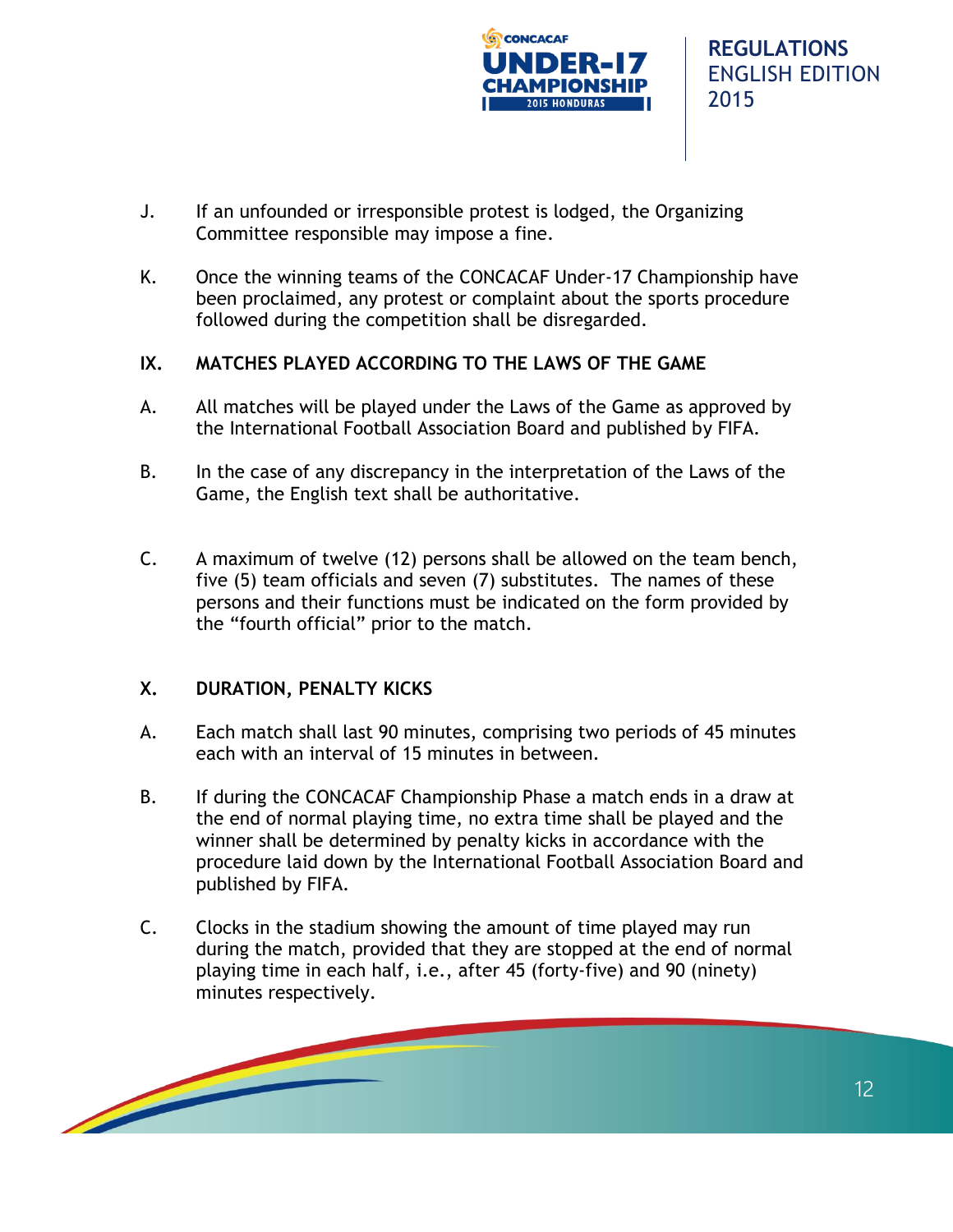

D. At the end of the two periods of normal playing time (45 and 90 minutes), the referee shall indicate to the fourth official, orally or by gesturing with his/her hands, the number of minutes that he has decided to allow for time lost. Each allowance for lost time shall be announced to the players by the fourth official using the substation cards or electronic display boards and to the public by the public announcer.

## **XI. FIELD OF PLAY, STADIA, BALLS**

- A. The Organizing Committee shall guarantee that the fields of play chosen for the CONCACAF Championship Phase comply with the Laws of the Game. They shall be subject to the approval of the Organizing Committee.
- B. The footballs for the CONCACAF Championship Phase shall be selected and supplied by CONCACAF.

#### **XII. UNPLAYED AND ABANDONED MATCHES**

- A. If a match cannot be played or is abandoned as a result of force majeure (which includes the loss of power at the stadium), the Organizing Committee shall decide on the matter at its sole discretion and take whatever action is deemed necessary.
- B. Further to the above provision, in the case of a match being abandoned as a result of force majeure after it has already kicked off, the following principles will apply:
	- 1. The match shall recommence at the minute at which play was interrupted rather than being replayed in full, and with the same score line;
	- 2. The match shall recommence with the same players on the pitch and substitutes available as when the match was abandoned;

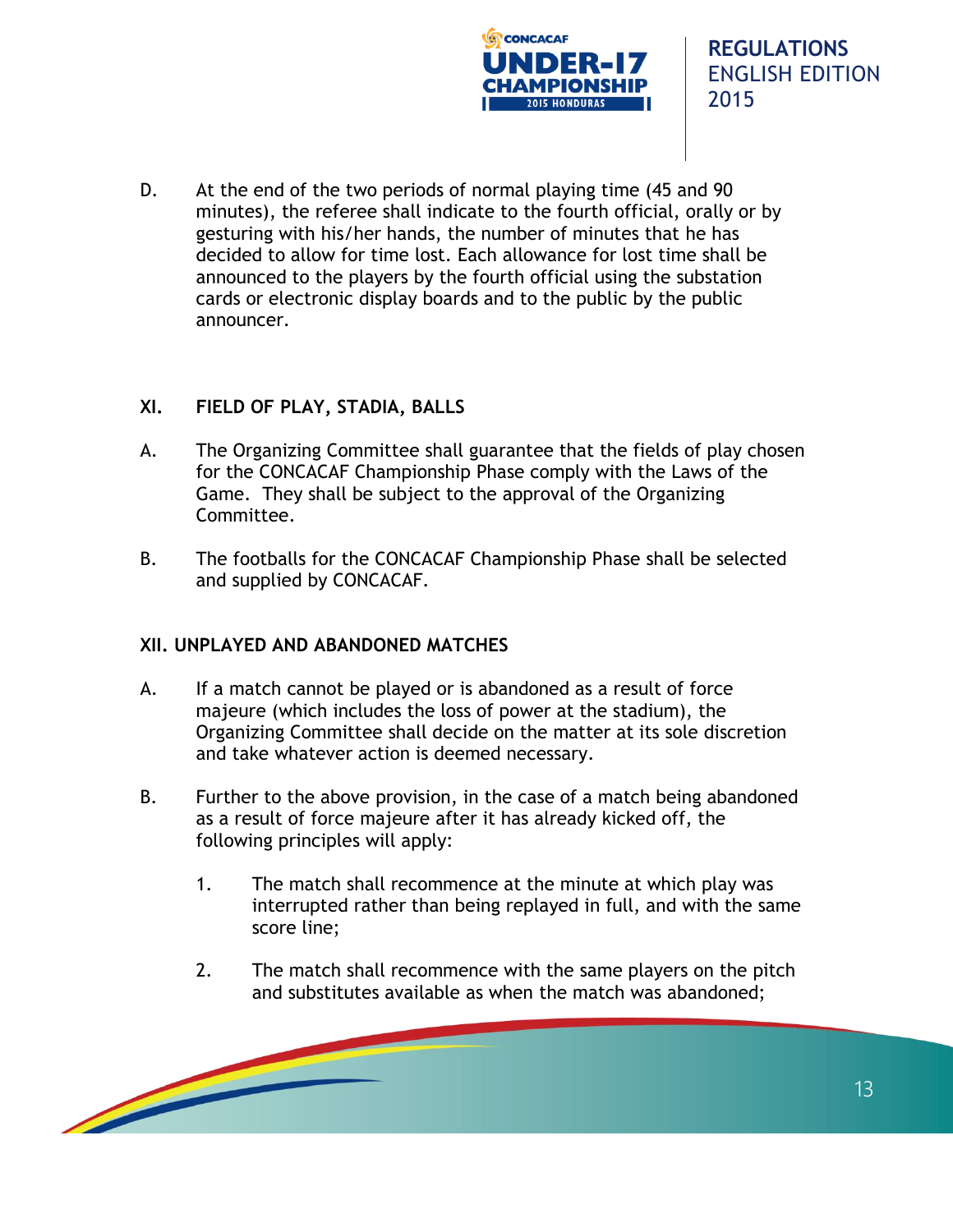

- 3. No additional substitutes may be added to the list of players on the team sheet;
- 4. The teams can make only the number of substitutions to which they were still entitled when the match was abandoned;
- 5. Players sent off during the abandoned match cannot be replaced;
- 6. Any sanctions imposed before the match was abandoned remain valid for the remainder of the match;
- 7. The kick-off time, date and location shall be decided by the Organizing Committee.

## **XIII. RESPONSIBILITIES OF EACH ENTITY INVOLVED**

- A. Participating National Associations
	- 1. Behavior of the members of its delegation (officials and players);
	- 2. Health, accident and travel insurance cover for its full delegation;
	- 3. Paying for their own air travel to and from the host country, any costs in obtaining visas for their delegation, and all tips for services rendered as appropriate at the hotels, airports, taxis, etc.;
	- 4. Paying for incidental expenses incurred by delegation members during the course of their stay in the host countries, including laundering of team uniforms, and for any costs incurred by additional members of the delegation in excess of the 25 persons allotted for;
	- 5. Paying for any costs of extending their stay;
	- 6. Providing CONCACAF with all the information and/or documentation requested within the stipulated deadlines. National associations that fail to provide CONCACAF with all requested information and/or documentation within the stipulated deadlines shall be imposed a fine of \$3,000 USD, except in unforeseen circumstances and cases of force majeure as determined by the CONCACAF Executive Committee. The fine shall be increased by 50% for each repeated offence.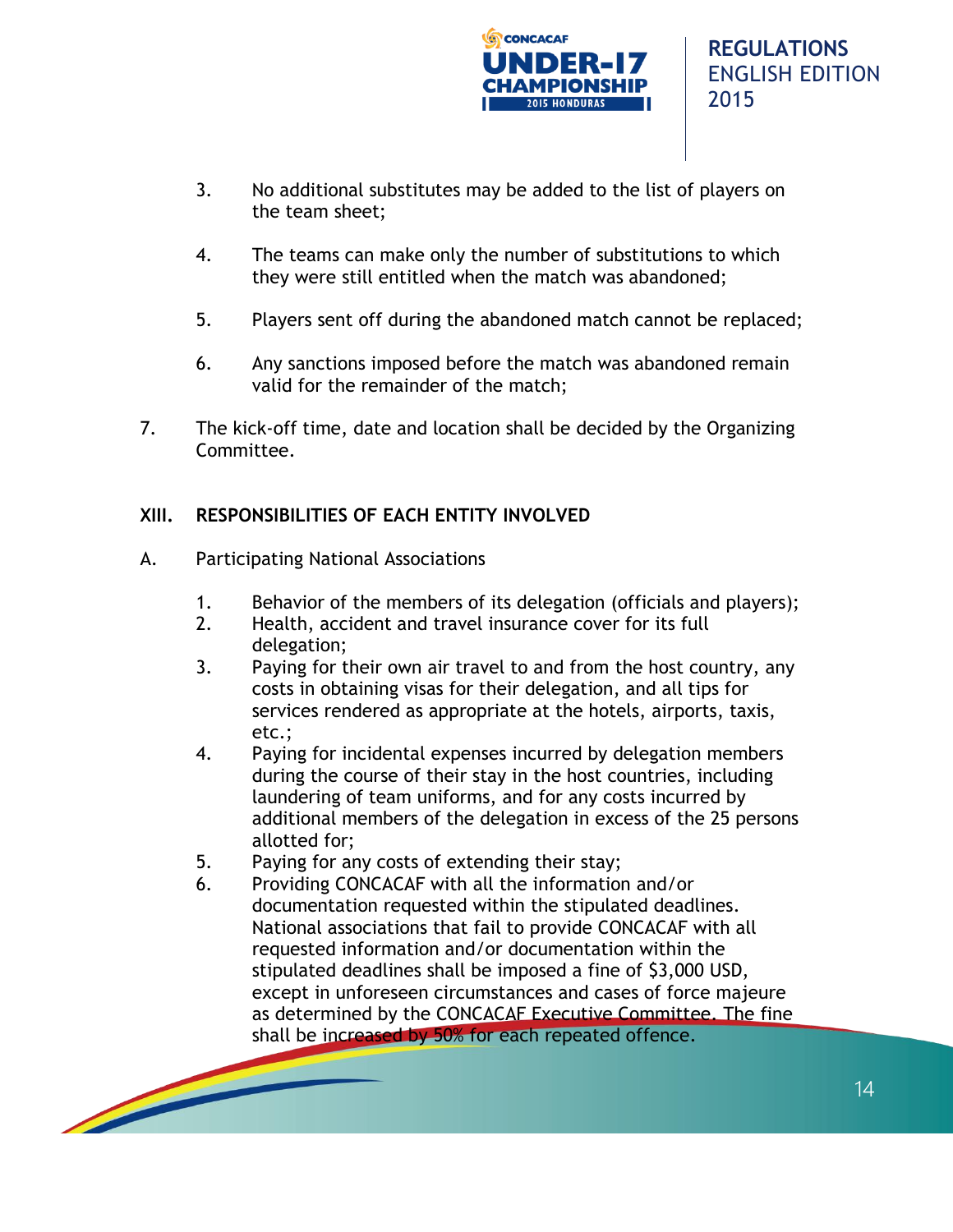

- 7. Applying for visas in good time from the diplomatic mission of the organizing countries, if necessary;
- 8. Attending press conferences and other official media activities organized by CONCACAF in a timely manner;
- 9. Complying with all media/advertising/merchandising provisions issued by CONCACAF.

- B. Host National Association
	- 1. The Organizing Committee
		- a. Overall Staging the competition in a professional manner;
		- b. Execution, Promotion & Finances Executing, promoting and financing of the above mentioned tournament, as approved by CONCACAF, providing a final accounting for the tournament, including payment of the percentages due to CONCACAF within thirty (30) days of the final match of the tournament;
		- c. Security Providing adequate security for all participants, national association officials and match officials from arrival to departure;
		- d. Insurance Providing liability insurance coverage for each venue in the amount of at least one million dollars (\$1,000,000) USD. A copy of the insurance coverage must be received by the CONCACAF General Secretariat not later than thirty days (30) prior to the first match of the competition;
		- e. Stadium and Training Facilities Ensuring that both, the stadium and training fields are in a condition suitable for a FIFA qualifier, based on discussions during site inspection, including but not limited to all of the equipment for the field, i.e. nets, goals, and corner flags, covered benches for the teams and fourth official which should be of a professional standard;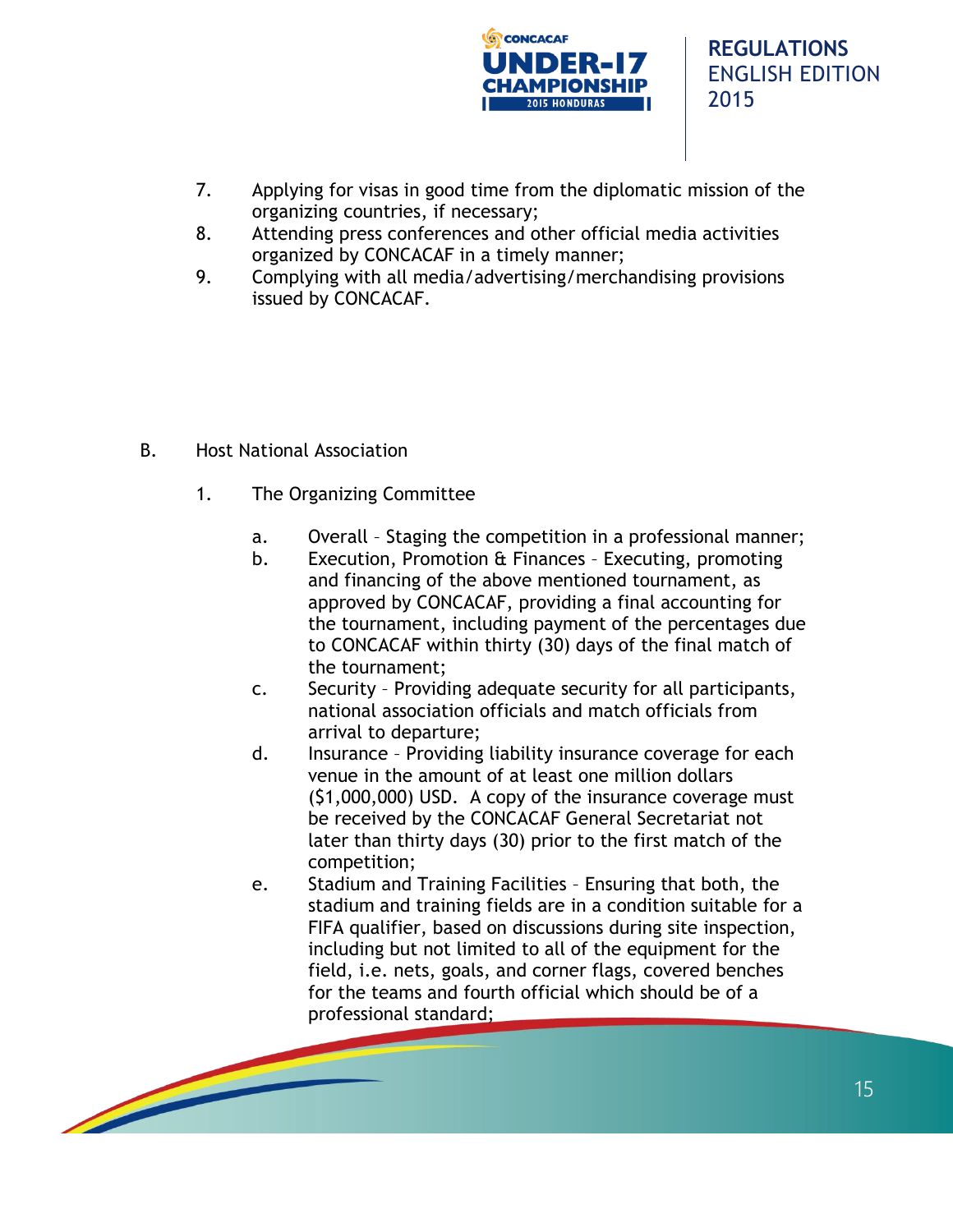

- f. Liaisons Assigning a dedicated individual, for the duration of the event (arrival to departure), who shall be responsible for assisting in the coordination of local transportation, changes to hotel/meal arrangements, and baggage collection, and any other needs as they arise, for:
	- i. Each of the participating national associations. Thereby the liaison must be fluent in the primary language of the country assigned;
	- ii. The game officials;
	- iii. Match Commissioners and Commission representatives.
- g. Media Appoint an individual who shall be responsible for media relations and advice CONCACAF's Communications Department thirty (30) days in advance of the event the name of the person together with his/her contact numbers (phone/cellular, phone/fax, e-mail address); BEFORE, DURING and AFTER the event, the person appointed will:
	- i. Ensure that the media facilities are in the best possible condition;
	- ii. Assist the media in their general inquiries;
	- iii. Ensure that team sheets with correct player names/number/ positions, etc. are available to the media in timely manner, prior to kick-off;
	- iv. Distribute to the media copies of the Media Guide or any other materials that will be supplied by CONCACAF;
	- v. Arrange for the installation of one dedicated phone line for CONCACAF use ONLY for charge calls.
	- vi. Arrange for the installation of the phone lines for the radio broadcasters and the designation of radio booths for each rights holder.
	- vii. Assure that the stadium has wireless internet for the media throughout the stadium.
	- viii. Arrange and provide the meals for the media and photographers as approved by CONCACAF.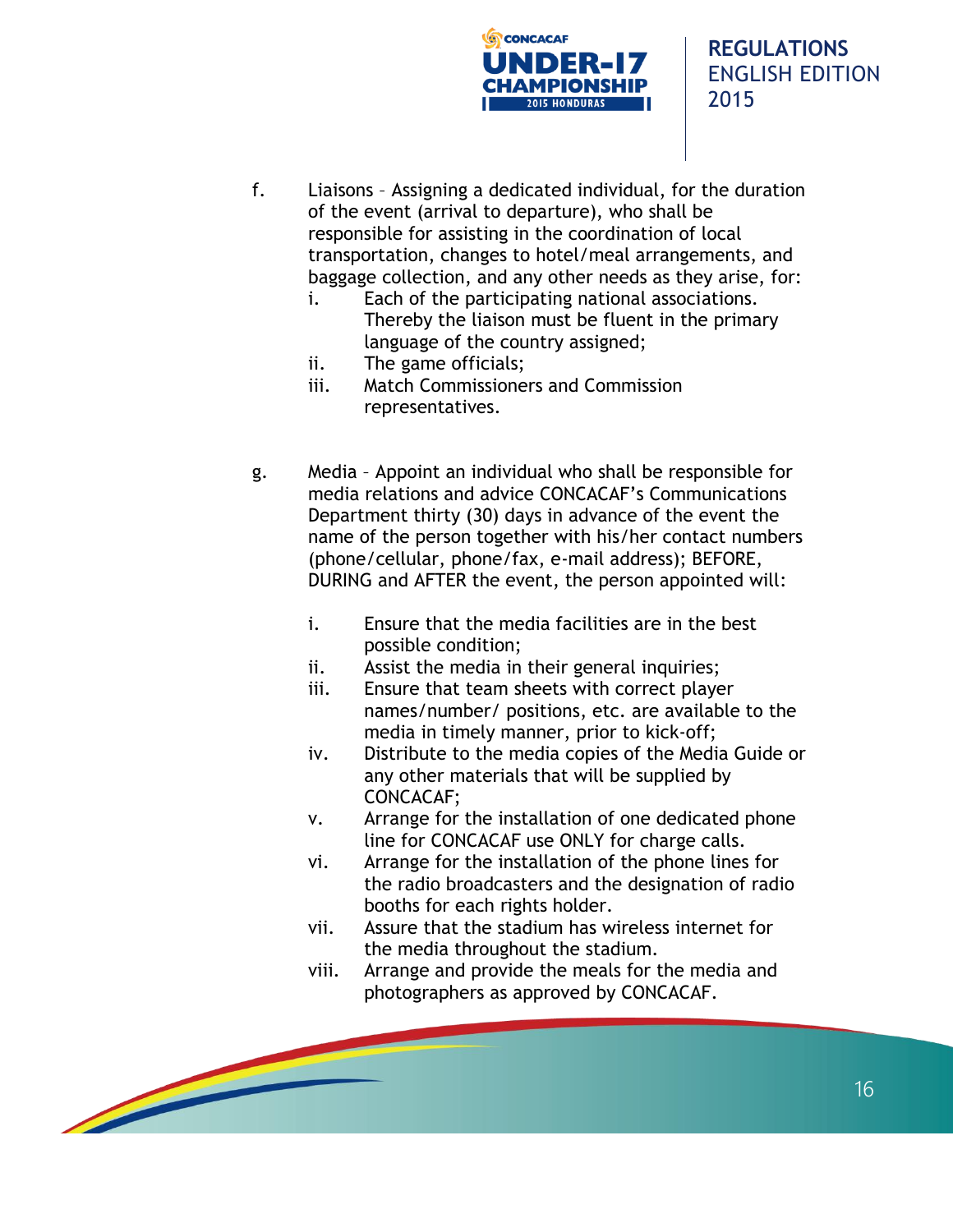

- h. MATCH REPORTS arrange for the Match Commissioner to fax/scan (via email) the CONCACAF Match Reports (provided by CONCACAF) within ninety (90) minutes of completion of each match to CONCACAF at matchreports@concacaf.org or by fax to (305) 397 8813, backup number (786) 216 7228.
- 2. Team Hospitality
	- a. Local Transportation First class deluxe bus with air conditioning for 25 persons and luggage for service to and from:
		- i. Airport;
		- ii. Training Sites;
		- iii. Games.
	- b. Accommodations (Room and Board, etc.) First class accommodations, pursuant to CONCACAF's approval;
		- i. Rooms 12 double rooms and one single room per Delegation. Also provide tournament room rates in case extra members of the national association accompany their team;
		- ii. Meals For 25 persons. Also provide rates per meal or daily costs in case extra members of the national association accompany their team or teams exceed tournament budgets;
		- iii. Laundry Make facilities available or recommend facilities for the teams to do their laundry. Advise teams of costs prior to the tournament;
	- c. Visas for Visiting Teams Will request handling from the Government agency responsible for visas to expedite requests for teams and delegates;
	- d. Airport Taxes Pay any local airport taxes in the host country, as necessary.
- 3. Game Officials and Commission Members' Hospitality
	- a. Local Transportation:

i. Airport transfers;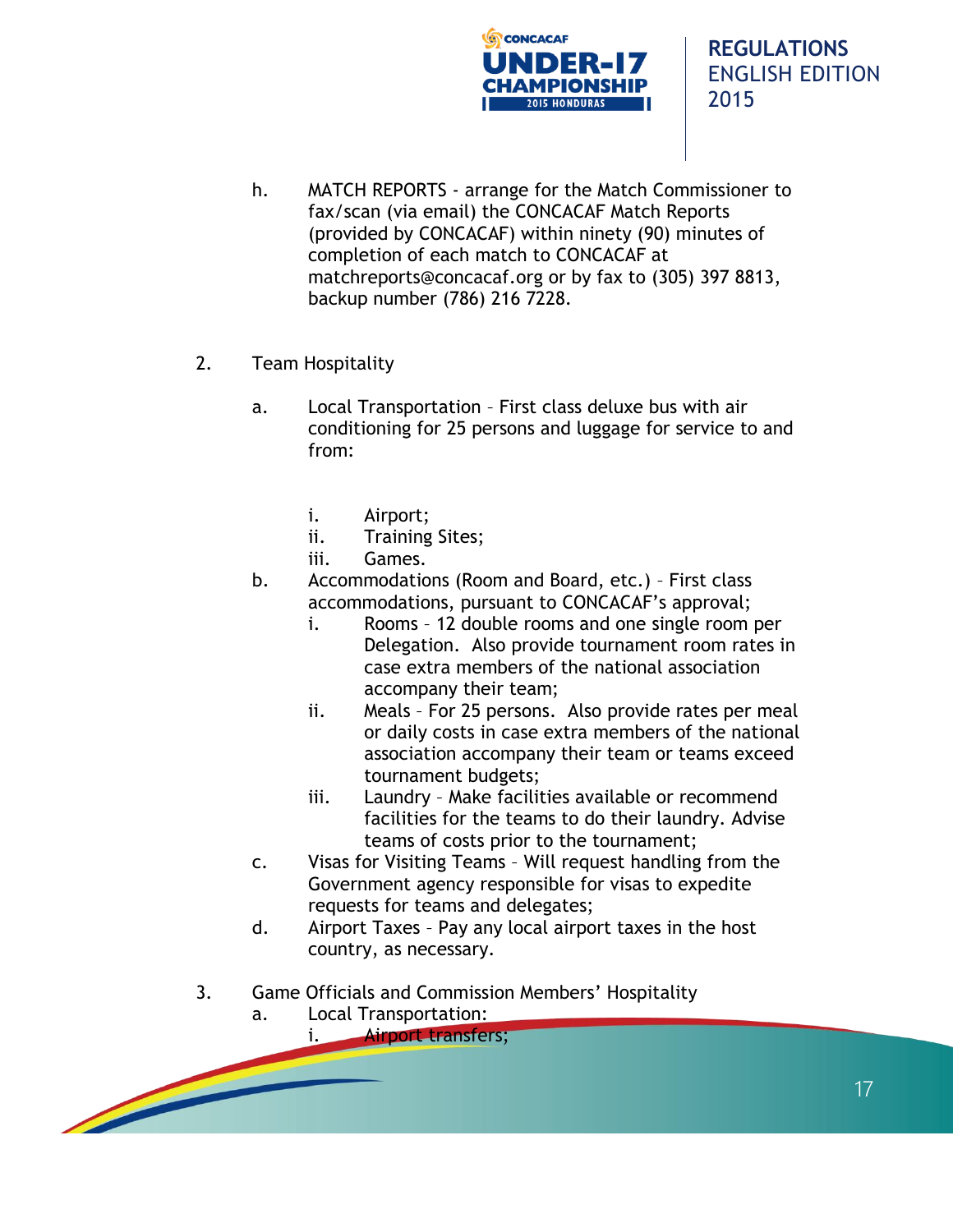

- ii. To matches;
- iii. To team hotels for passport inspections or eventrelated meetings;
- iv. Vans and a car available at hotels during non-game hours;
- v. Transport to training facilities as needed.
- b. Accommodations:
	- i. Single room (king bed where available) for Commission Members appointed to the tournament;
	- ii. Double rooms for Referees (two per room);
	- iii. Meals per diem or daily allowance, as arranged with and approved by CONCACAF.
- C. CONCACAF
	- 1. Overall supervision of the event.
	- 2. Directing of the media functions during the tournament and providing the Media Guide and other materials.
	- 3. Arranging and paying the air transportation and airport departure taxes of tournament officials.
	- 4. Daily per-diem for the tournament officials.
	- 5. Traveling and daily expenses of the CONCACAF Executive Committee and designated members of other committees and technical or other staff as determined by the General Secretariat.
	- 6. Collecting of team information (i.e., team lists, rooming lists, menus, travel itineraries, visa information and uniform color chart).
	- 7. Assisting the Organizing Committee with the daily operations of the tournament.
	- 8. Disciplinary Measures and communication of actions taken.
	- 9. Daily assignment of officials for the matches.
	- 10. Providing practice balls (# TBD) to the teams upon arrival.
	- 11. Delivery of the game balls for each match to the venue.
	- 12. Provide Certificate of Participation to all competing teams.
	- 13. Work with Host Association to produce a stage to be used for the post-final match award presentation.
	- 14. Provide the trophy for the Champions and medals for the Champions and Runner-up teams.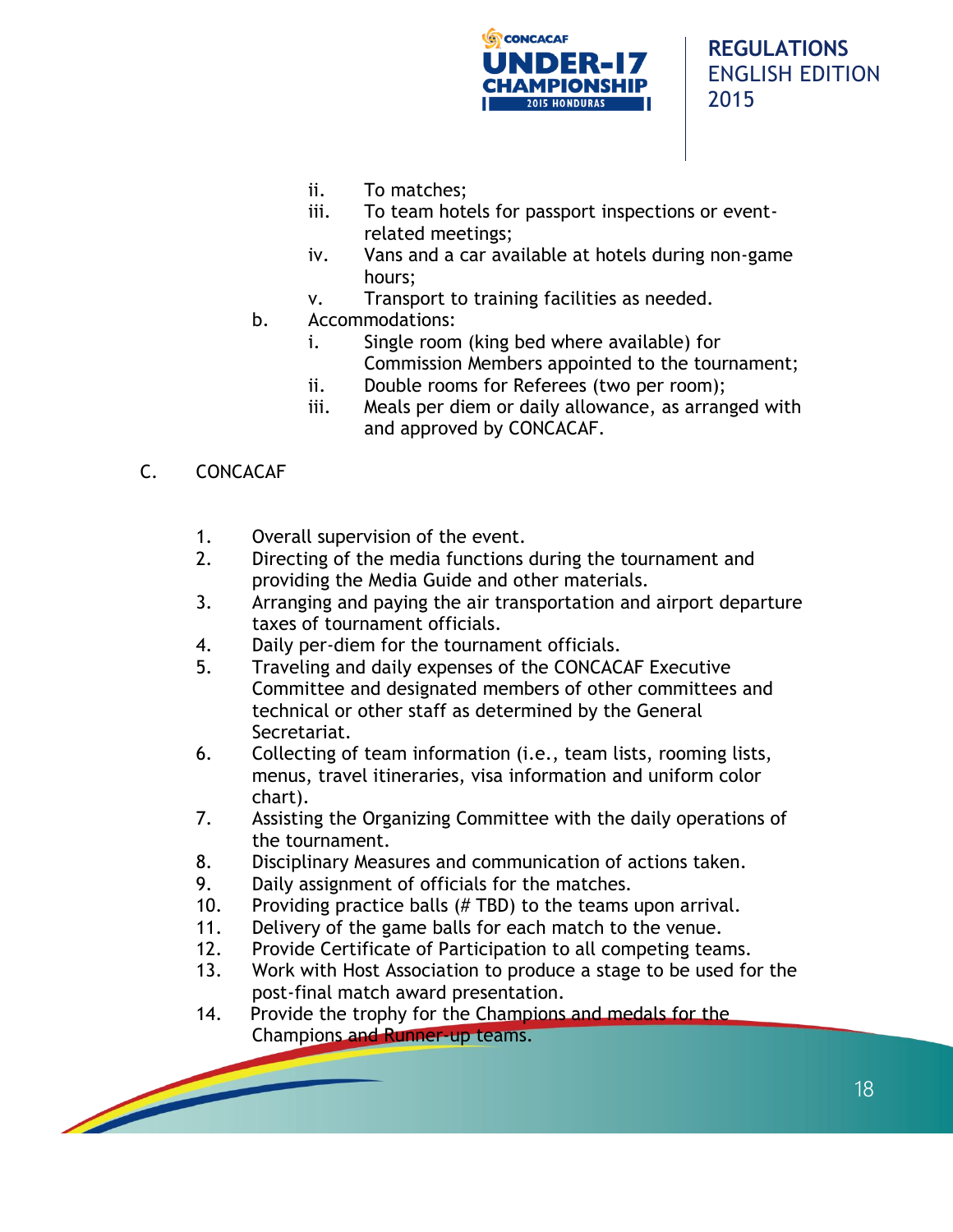

19

## **XIV. ELIGIBILITY OF PLAYERS**

- A. Each participating national association shall select its national representative team from players who are nationals of its country and under its jurisdiction and who satisfy the age requirement of the relevant FIFA U-17 World Cup and Articles 5 to 8 of the Regulations Governing the Application of the FIFA Statutes.
- B. Each player must be in possession of a legal individual passport containing an up to date photograph and giving full particulars on the date of birth (day, month and year) of the player. If the player is not in possession of a legal individual passport, he shall not be allowed to participate in the tournament.
- C. Rosters for the CONCACAF Championship Phase
	- 1. Provisional List of Players: Participating national associations must provide their "List of Players", on the official form, to the office of the CONCACAF General Secretariat, at least thirty (30) days before their first match. The list is not binding and must contain the names of at least 20 players and not more than a maximum of 30 players. The list will be used for event promotion and data management.
	- 2. Final Roster: Participating national associations must provide their "Final Roster" of 20 players, on the official form, to the General Coordinator upon arrival in the venue.
- D. Confirmation of Eligibility
	- 1. Inspection Meeting The General Coordinator or his/her designee will check the passport details with each player no later than the day before their opening match.
	- 2. Uniform Numbers The required numbers on the front and back of the shirts and on the pants of the uniforms shall correspond to the numbers indicated on the Final Roster.
	- 3. Upon arrival at the venue of the Tournament each national association's head of delegation shall immediately submit the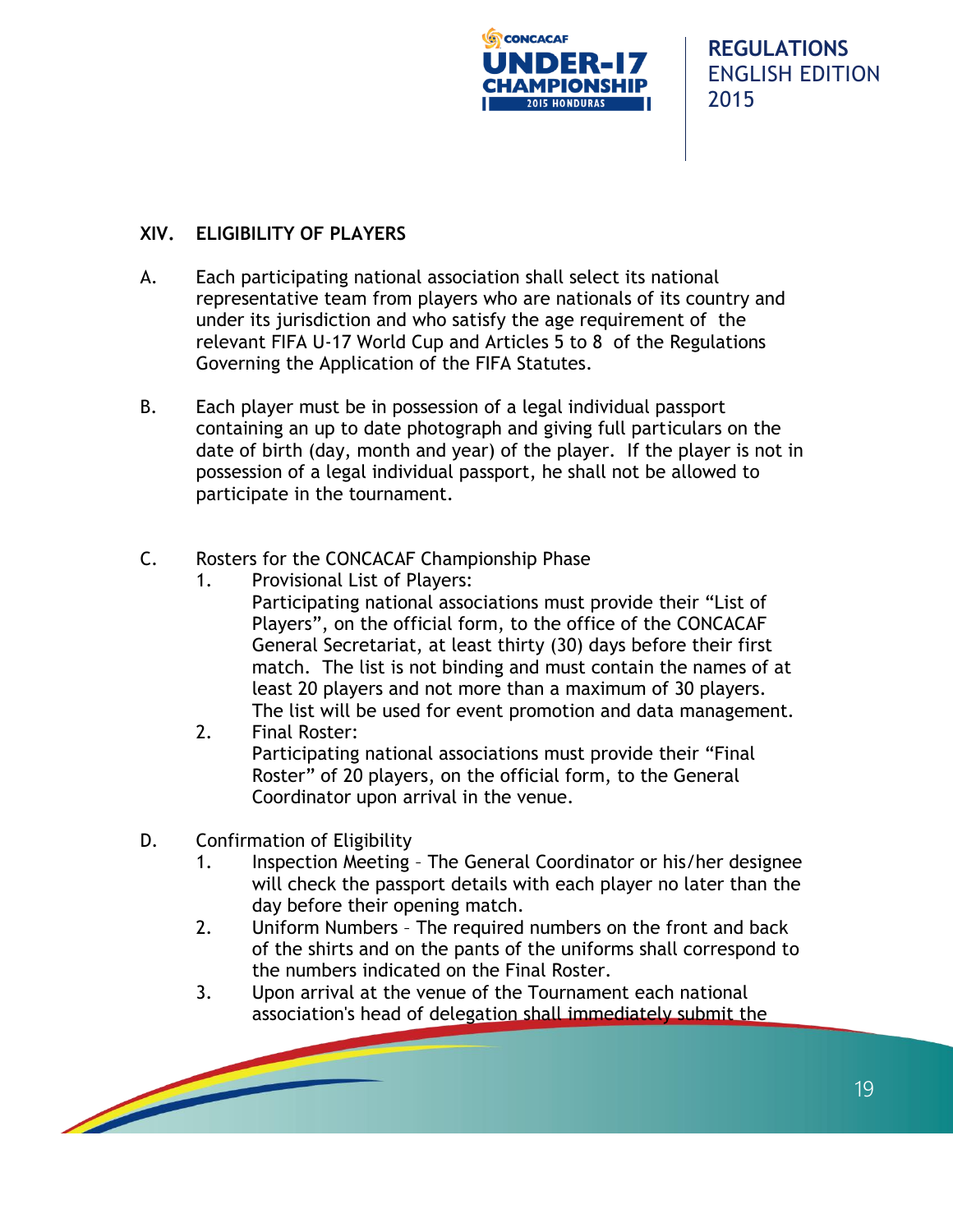

individual passports of its players for verification to the designated representative of CONCACAF.

- E. Replacement of Injured or Ill Players before start of Tournament
	- 1. Players included in the Final Roster who suffer serious injuries or become ill so that they cannot play, as certified by the team's Head of Delegation, may be replaced up to 24 hours prior to the team's first match. In those cases, the national association concerned will be authorized to add players not already included on the Final Roster and will immediately inform the General Coordinator in writing. The General Coordinator must be provided with all required information (if not previously provided) and passports upon the players' arrivals.
	- 2. No changes will be permitted within 24 hours of opening matches or thereafter.
- F. Any team found guilty of fielding an ineligible player shall forfeit the match. Victory and the resultant three points will be awarded to the opposing team as well as the score of 3-0, or more if the opposing team has already achieved a margin of difference in excess of 3-0.

## **XV. DOPING CONTROL**

- A. Doping is the use of certain substances or methods capable of artificially enhancing the physical and/or mental condition of a player, with a view to improving his athletic and mental performance. It is prohibited.
- B. Only the Organizing Committee is empowered to arrange doping tests and to decide which laboratories will carry out the analyses. Every player in a team, including substitute players, will be subject to undergo doping tests.
- C. The Organizing Committee reserves the right:
	- 1. To arrange random doping tests during the Preliminary Phase;
	- 2. To arrange doping tests at all the matches in the CONCACAF Championship Phase.
- D. Any player that tests positive for the use of banned substances or refuses to take a doping test or falsifies the result of a test or attempts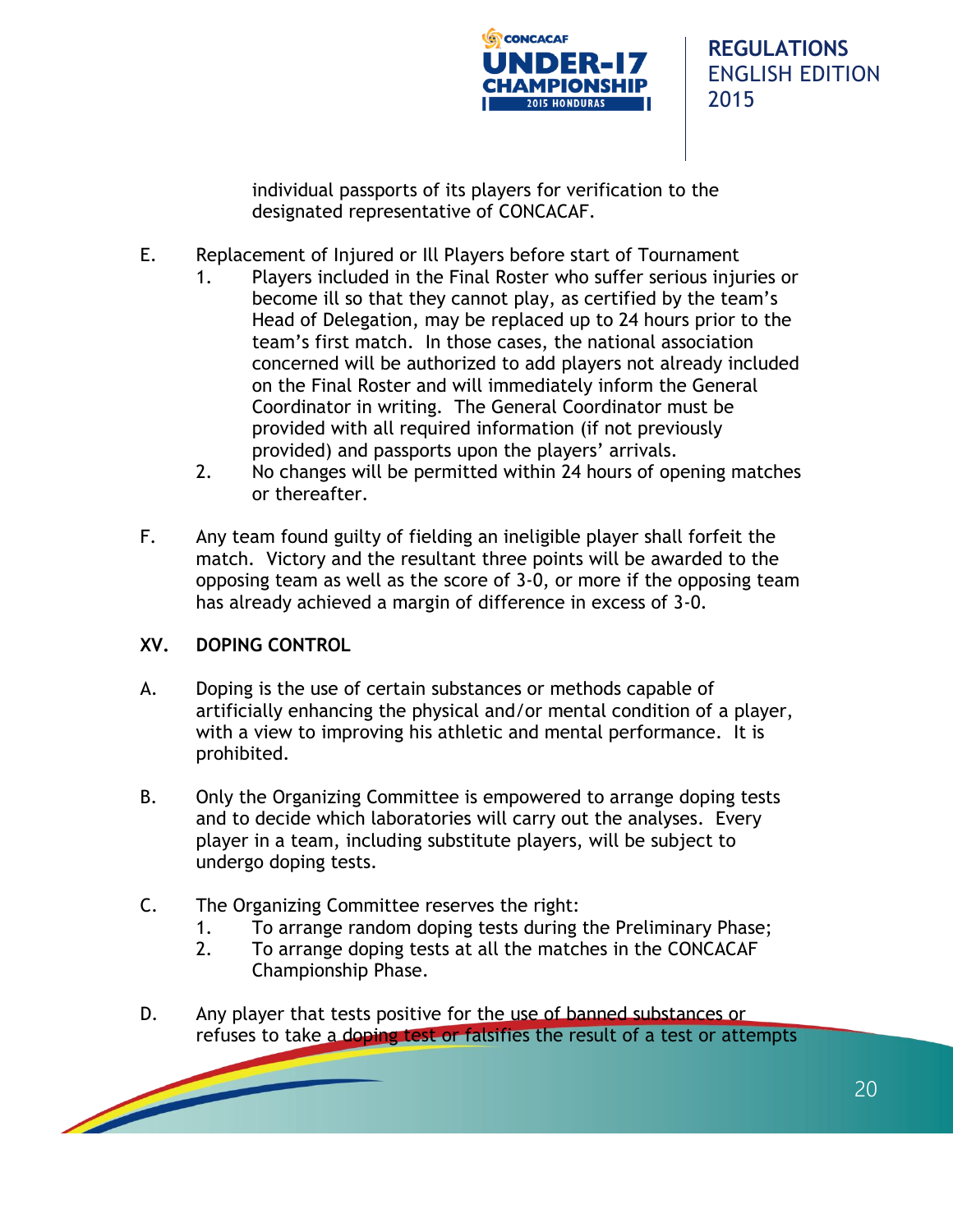

to do so, whether intentionally or not, shall be referred by the Organizing Committee to the CONCACAF Disciplinary Committee for appropriate actions.

- E. Any official who encourages or incites a player, either intentionally or through negligence, to commit such an infringement as stated in paragraph D above, will be referred by the Organizing Committee to the CONCACAF Disciplinary Committee for appropriate actions.
- F. Furthermore, reference is made to the FIFA Anti-Doping Regulations, which contain the list of prohibited substances and methods, and are fully applicable to the present competition.
- G. If a player tests positive for the use of prohibited substances, he shall be immediately declared ineligible from further participation in the competition.

## **XVI. REGULATIONS GOVERNING SPORTS EQUIPMENT**

The participating national associations shall comply with the current FIFA Equipment Regulations with the exception of the provisions regarding player names as outlined below. Players and officials are not allowed to visibly display political, religious, commercial or personal messages in any language or form on their playing kit, equipment or body.

- A. Players' Names (optional)
	- 1. Players may be identified by means of their surname or an abbreviation or nickname on their shirts. The player's name shall correspond with the name on the players' list;
	- 2. If used, players' names shall be placed on the back of the shirt, above the number;
	- 3. The capital letters used for the names shall not exceed 7.5 cm (seven and a half centimeters) in height. They may be surrounded by a border or shadow outline to ensure better legibility;

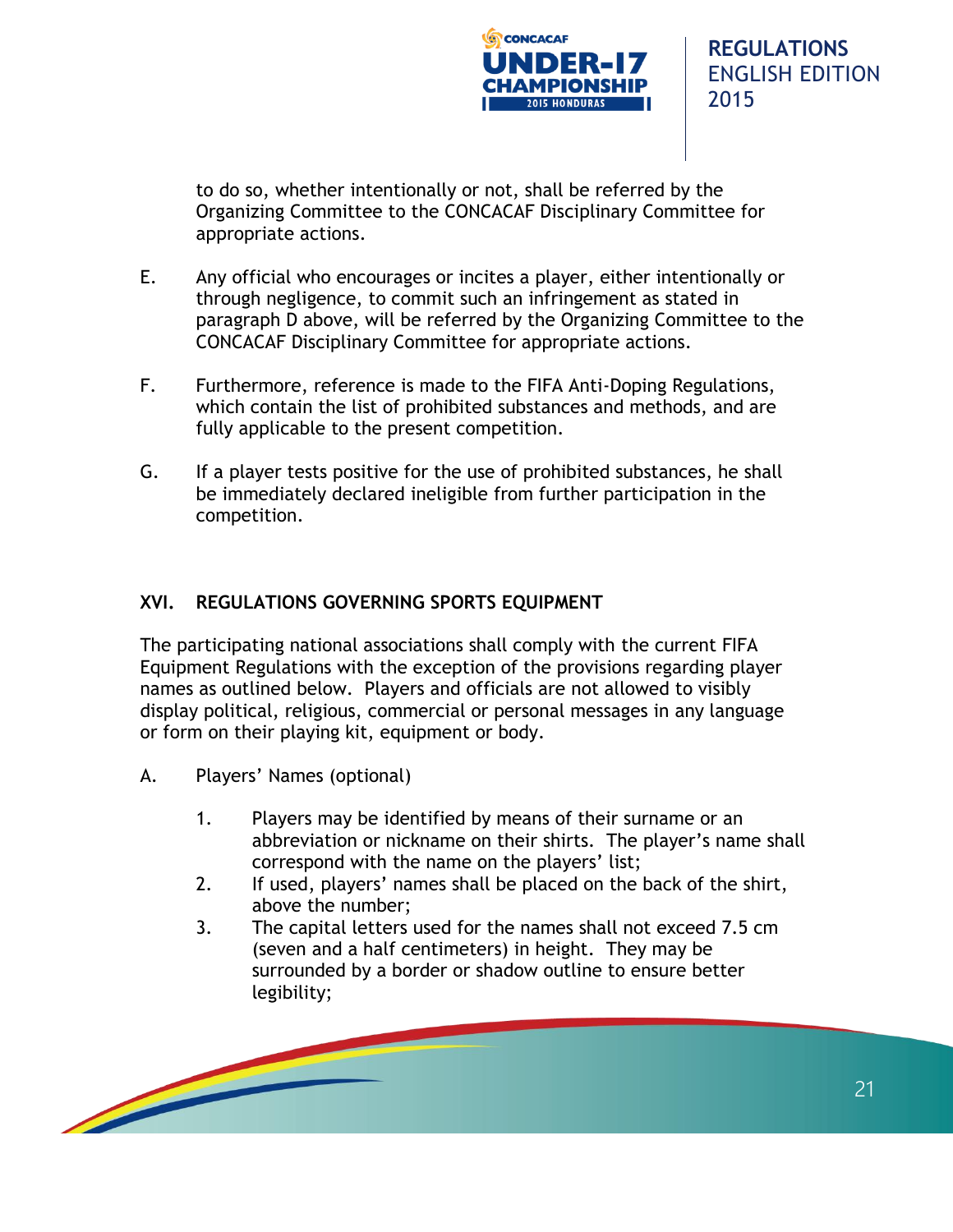

- 4. The color of the names shall contrast clearly (light on dark, or vice versa) with the colors of the players' shirt, or appear on a neutral-colored patch;
- 5. The capital letters used shall be of one single color and shall be free of advertising, design features or other elements.

## **XVII. REFEREES, ASSISTANT REFEREES AND FOURTH OFFICIALS**

- A. The referees and assistant referees chosen for the matches in the CONCACAF Championship Phase shall be from a country whose team is not included in the same group as the match in question. They shall be selected from the current FIFA International Lists.
- B. CONCACAF's Referees Committee shall appoint the referees and assistant referees for the matches in the CONCACAF Championship Phase. Two referees and two assistant referees shall be appointed for each match.
- C. The Referees Committee decisions shall be final and not subject to appeal.
- D. After each match the referee shall complete the official CONCACAF report forms. In the CONCACAF Championship Phase, he shall hand it over immediately after the match to the Match Commissioner or the CONCACAF General Coordinator at the venue.
- E. On the report form, the referee shall note all occurrences before, during, and after the match in as much detail as possible, such as:
	- 1. Misconduct of players, leading to caution or expulsion;
	- 2. Unsporting behavior of officials, supporters and any person acting on behalf of a national association at a match;
	- 3. Any other incidents.

## **XVIII. TECHNICAL RULES**

The CONCACAF Championship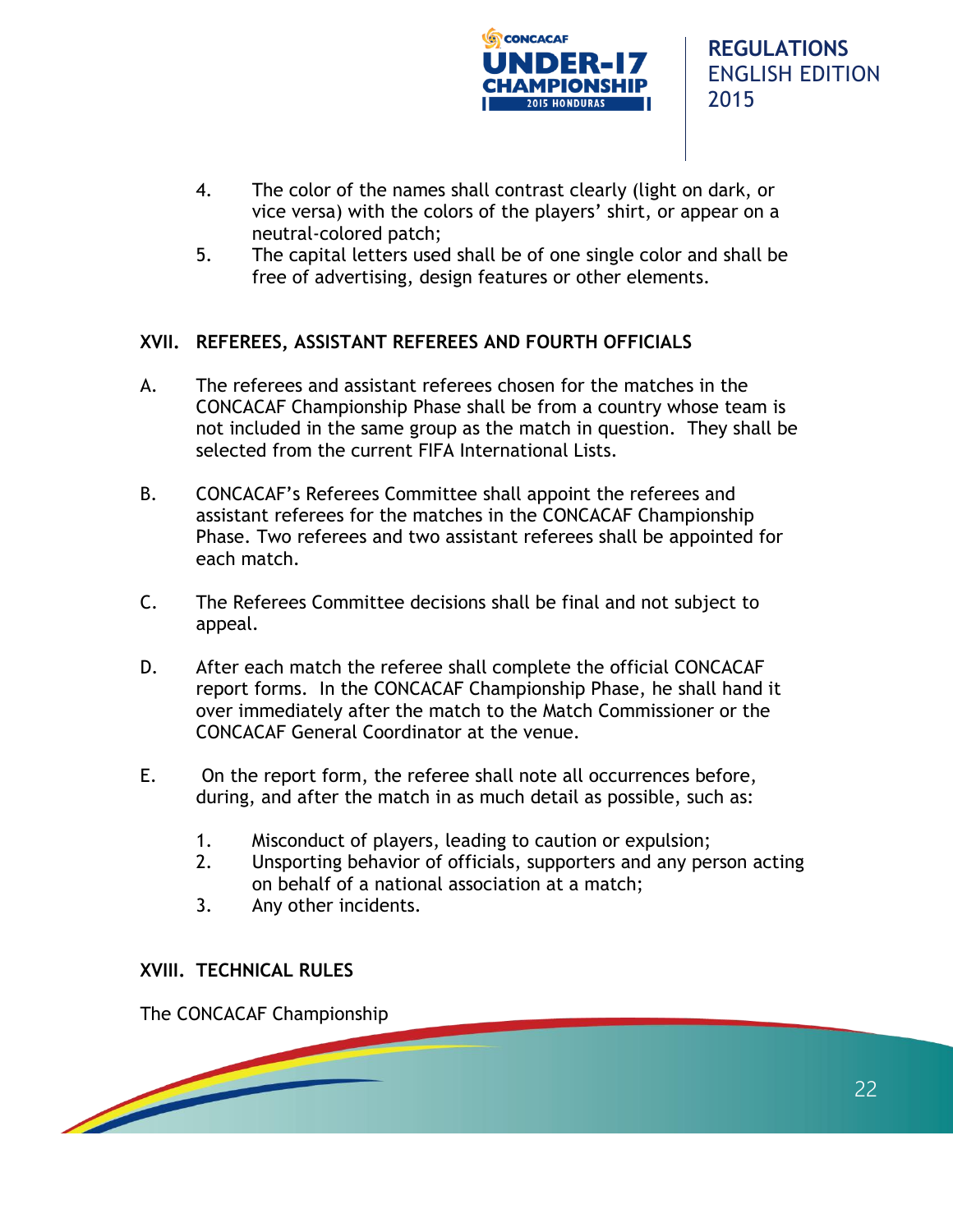

- A. CONCACAF Championship Phase
	- 1. The CONCACAF Championship Phase shall be played among no more than twelve (12) teams. Each CONCACAF Zone shall be represented in the CONCACAF Championship as determined by the CONCACAF Executive Committee.
	- 2. Only eligible national associations affiliated to FIFA can qualify for the FIFA U-17 World Cup Chile 2015.
	- 3. Officials from the teams participating in the CONCACAF Championship Phase are obliged to attend the Championship Phase draw and related tournament workshop. CONCACAF will cover the airfare, accommodation and ground transportation for each head coach and team administrator to attend such events.
	- 4. The CONCACAF Championship shall be played in a single venue. The twelve (12) teams shall be divided into a Group Stage consisting of two (2) groups (A  $\&$  B) of six (6) teams each followed by two (2) World Cup Qualifying Playoff matches.
	- 5. The teams that finish first place of each group will proceed to participate in the tournament Championship Match and will automatically qualify for the FIFA U-17 World Cup Chile 2015. Should any team ineligible to participate in FIFA competitions

finish first to third place in any of the groups, such team shall be replaced by the next team with the highest point ranking in the group which is eligible to participate in FIFA competitions. The replacement team shall be ranked behind the teams that finished ahead in the group. For avoidance of doubt, a fourth place team that is promoted to replace an ineligible team, will be ranked as third place in the group. The CONCACAF tie breaker procedure established in Article XVII.7 below will be used to rank replacement teams which are tied on points.

6. The second and third place eligible teams of each group will compete for the final two (2) play-off spots for the FIFA U-17 World Cup Chile 2015. The match ups will be determined by ranking the four (4) eligible teams based on points accumulated at the group stage. On the occasion that teams tie on points, the CONCACAF tie breaker established in Article XVII.7 below shall apply in rankings the teams. The top team in the ranking shall play the fourth place team and the second place team shall play the third place team. The winners of these games will qualify for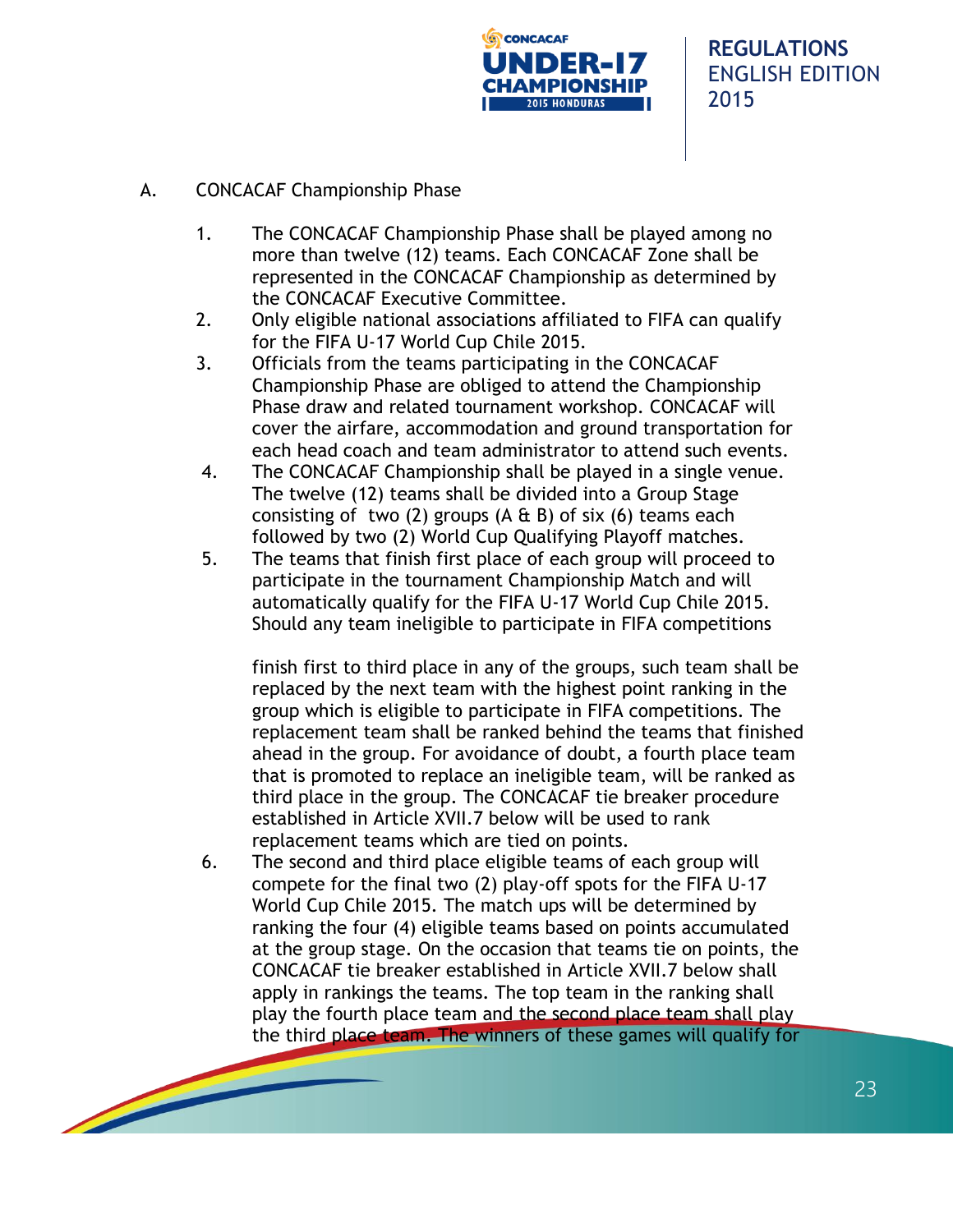

the FIFA U-17 World Cup Chile 2015. The remaining teams will be eliminated from the tournament.

- 7. At the end of the group play, and should two or more teams finish tied on points (including ties among third place teams), the manner in which teams will advance to the next round will be resolved as follows and in the order indicated:
	- a. Greater number of Points in matches between the tied teams;
	- b. Greater Goal Difference in matches between the tied teams (if more than two teams finish equal on points);
	- c. Greater number of goals scored in matches among the tied teams (if more than two teams finish equal on points);
	- d. Greater Goal difference in all group matches;
	- e. Greater number of goals scored in all group matches;
	- f. Drawing of lots.

## **XIX. MEDIA, ADVERTISING AND MERCHANDISING**

- A. Marketing, Radio, Television, Promotion and Advertising rights for the CONCACAF Championship Phase belong exclusively to CONCACAF.
- B. Concessions for souvenir sales, official programs and others of a similar nature are fully vested with CONCACAF.
- C. Rights for the merchandising of the event, both on and off site, exclusively belong to CONCACAF.
- D. Technical Films / Tapes Permission to make technical films/tapes, exclusively reserved for the use of participating national associations, must be obtained from the CONCACAF General Secretariat.

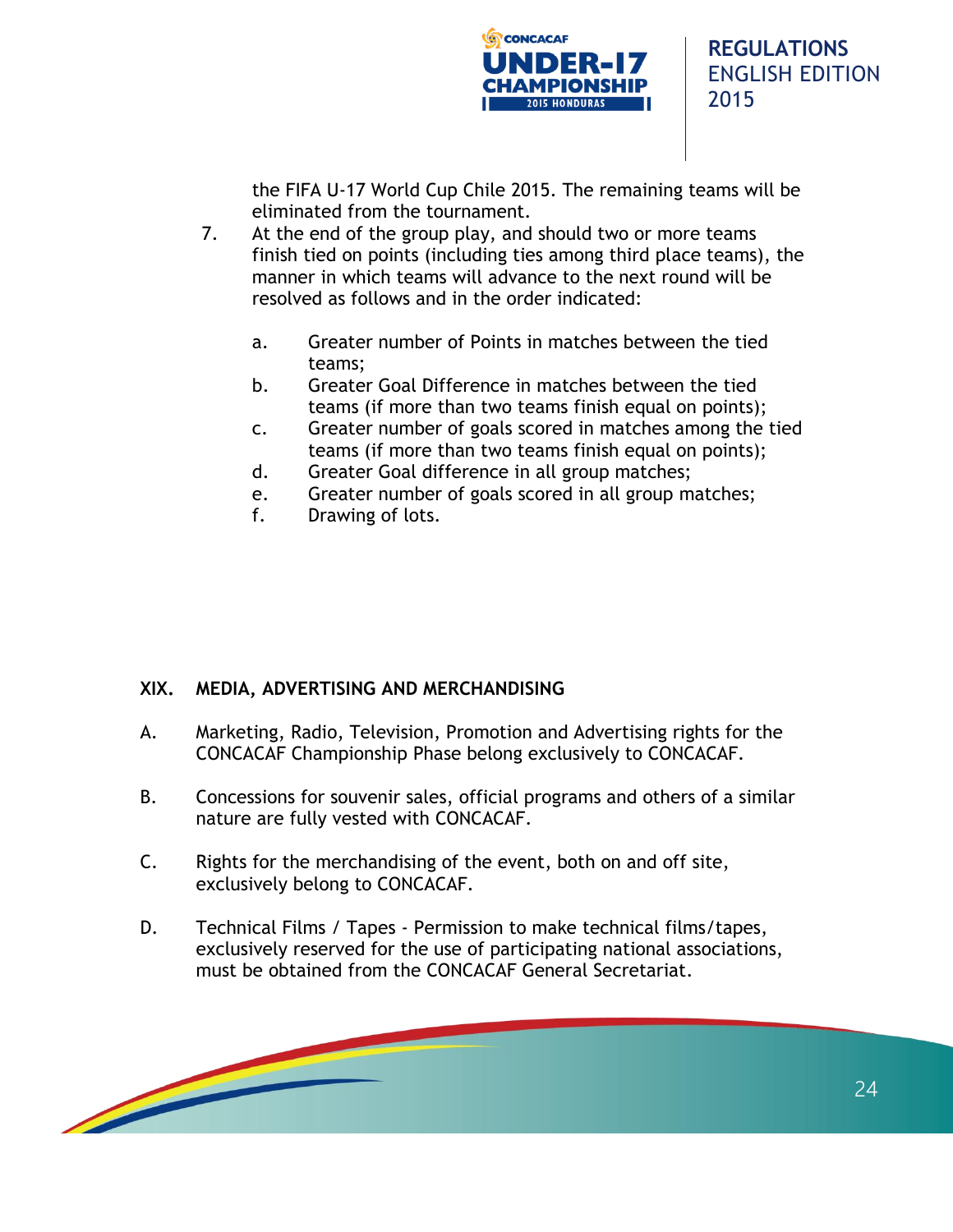

- E. Logo Only Logo sent by CONCACAF may be used for promoting the event. Such Logo shall be used in accordance with its use regulations. All use must be pre-approved by CONCACAF before publication.
- F. Web Pages- Before attaching CONCACAF web page to event, approval by CONCACAF must be granted.
- G. Participating Teams shall agree, as a condition of their participation, that the terms "CONCACAF", "The Confederation of North, Central America and Caribbean Association Football", "Confederación Norte, Centroamericana y del Caribe Asociación de Fútbol", "CONCACAF Under-17 Championship", "Men's U-20 CONCACAF Championship", "Campeonato Sub-17 de CONCACAF" and "Championnat U-17 de CONCACAF" commonly used to identify the CONCACAF Under-17 Championship, and their equivalent, abbreviated or as translated into other languages, may only be used by such Teams in a sporting context with no commercial implications. CONCACAF owns the copyright for all the mentioned terms.
- H. They shall also agree to abide by any advertising provisions issued by CONCACAF.

## **XX. FINANCIAL REGULATIONS**

- A. Revenue Share
	- 1. The Host national association shall retain all revenue from:
		- a. Admission tickets sales;
		- b. Concessions granted by the Organizing Committee for the sale of food and beverages
		- c. Other rights specifically granted by CONCACAF.
	- 2. CONCACAF shall retain all revenue from:
		- a. All commercial rights;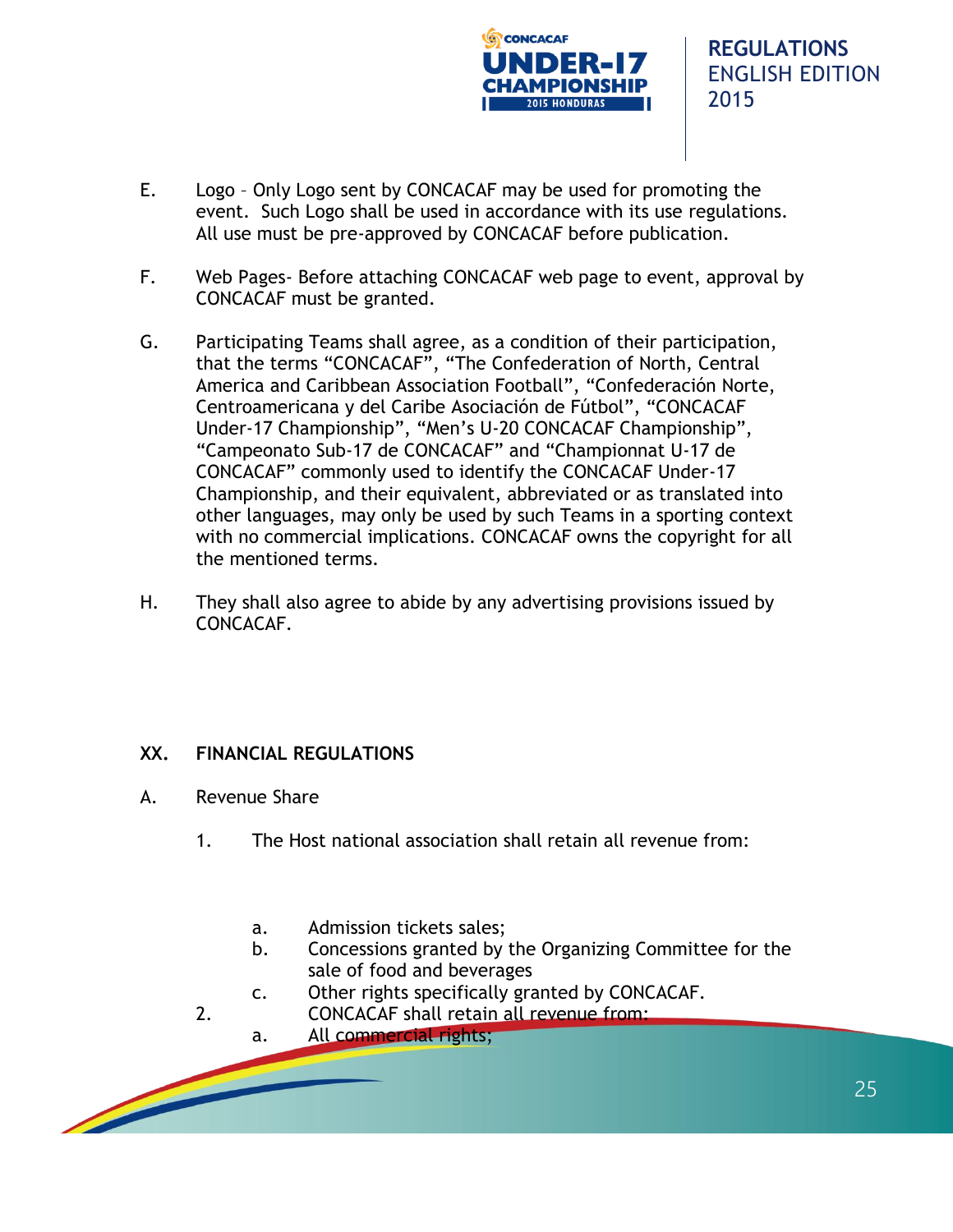

- b. The Gross Receipts from Admission Ticket Sales, the Organizing Committee shall deduct 5% (minimum US\$300) in favor of CONCACAF and 2.5% (minimum US\$150) in favor of the Regional Union in which the finals are played. These percentages shall be paid within a thirty (30) day period after each match of the Preliminary Phase has ended or after the Final Phase has concluded. In the event there is not an established Regional Union, CONCACAF shall receive 7.5% of the gross receipts (minimum US\$450).
- c. Any other revenue source not mentioned herein.

#### **XXI. PROTOCOL**

During the CONCACAF Championship, the FIFA fair play flag, the CONCACAF flag and the flags of the host country and both competing national associations shall be flown at every match inside the ground. The FIFA anthem shall be played while the teams are entering the field, followed by the national anthems of the two participants during the line-up. A minimum of 5 flag poles need to be available within the stadium for the presentation of the flags, all located next to each other. An additional pole may be made available for the country's National Flag.

#### **XXII. COPYRIGHT**

A. Copyright of the fixtures and matches adopted by the CONCACAF Executive Committee and drawn up in accordance with the provisions of these regulations are the property of CONCACAF.

#### **XXIII. MATTERS NOT PROVIDED FOR**

A. The CONCACAF Executive Committee will resolve all matters not provided for in these Regulations. All decisions of the CONCACAF Executive Committee shall be final.